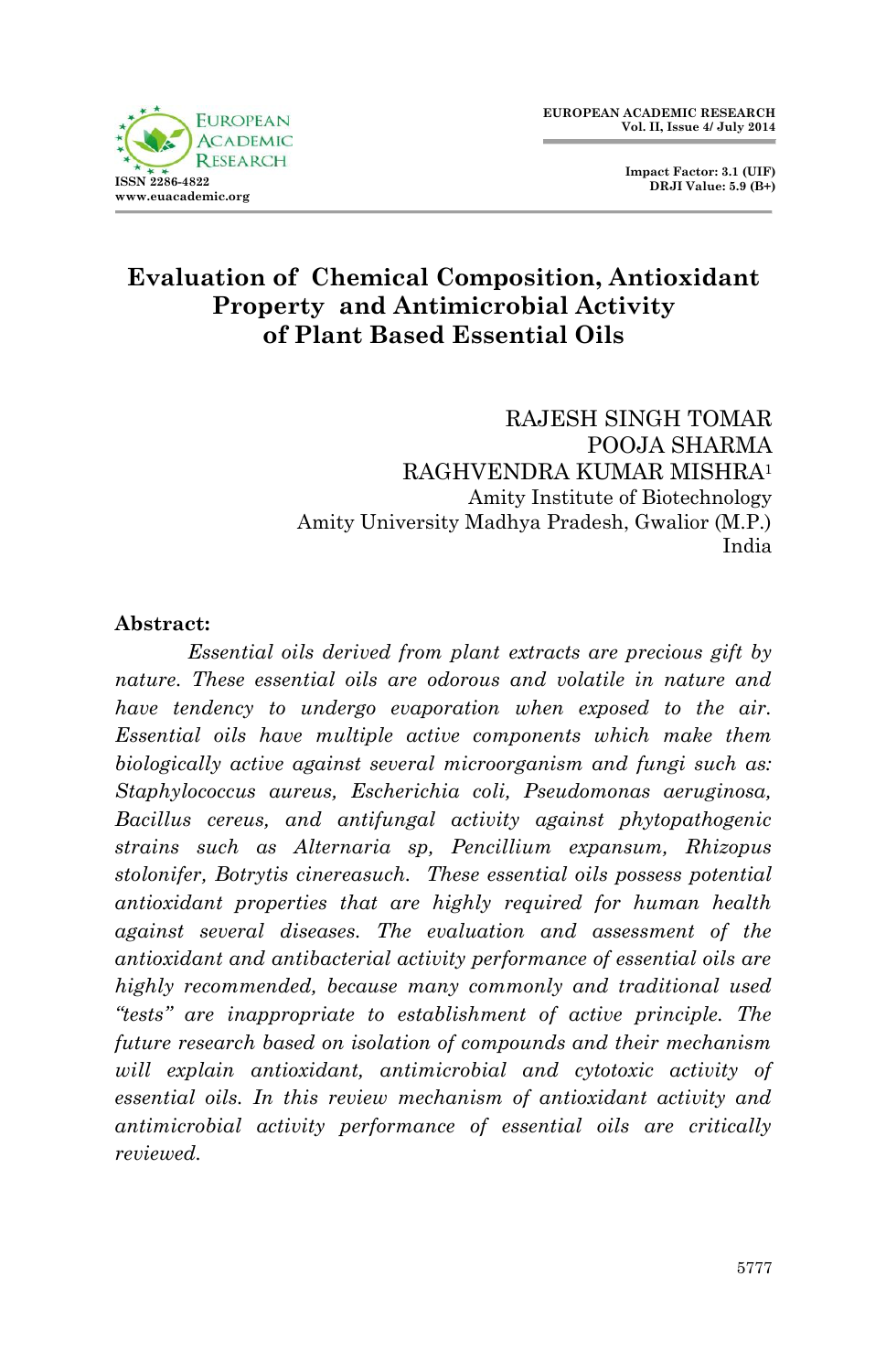**Key words:** chemical composition, antioxidant property, antimicrobial activity, plant based essential oils

### **Introduction**

In recent years there is a dramatic upsurge in the areas related to newer developments in prophylaxis and treatment of diseases, particularly the role of free radicals and antioxidants. Free radicals can be defined as molecules or molecular fragments containing one or more unpaired electrons in atomic or molecular orbitals (Pala and Tabakcioglu 2006). They are primarily derived from oxygen (reactive oxygen species; ROS) and nitrogen (reactive nitrogen species; RNS), and are generated in the body milieu by a number of endogenous physiological and pathological processes concerning redox enzymes and bioenergetic electron transfer (Halliwell and Gutteridge 2006). Free radicals can adversely alter macromolecules such as lipids, proteins and DNA and have been implicated in cancer, atherosclerosis, cardiovascular diseases, ageing and inflammatory diseases (Braca *et al*. 2002; Maxwell 1995). Lipids are highly prone to free radical damage resulting in lipid peroxidation that can lead to adverse alterations (Devasagayam and Kesavan 1996). Free radical damage to protein can result in loss of enzymatic activity, whereas, damage caused to DNA can result in mutagenesis and carcinogenesis (Stadtman 1992). Apart from many dietary components, nature has endowed living organisms with protective antioxidant mechanisms, e.g., antioxidant enzymes including superoxide dismutase (SOD), catalase, glutathione, glutathione peroxidases, glutathione reductase, and antioxidant molecules including α-tocopherol and ascorbic acid (Halliwell and Gutteridge 2006). There are epidemiological evidences correlating higher intake of components/foods with antioxidant

**EUROPEAN ACADEMIC RESEARCH - Vol. II, Issue 4 / July 2014** <sup>1</sup> Corresponding author: rkmishra@gwa.amity.edu

**.**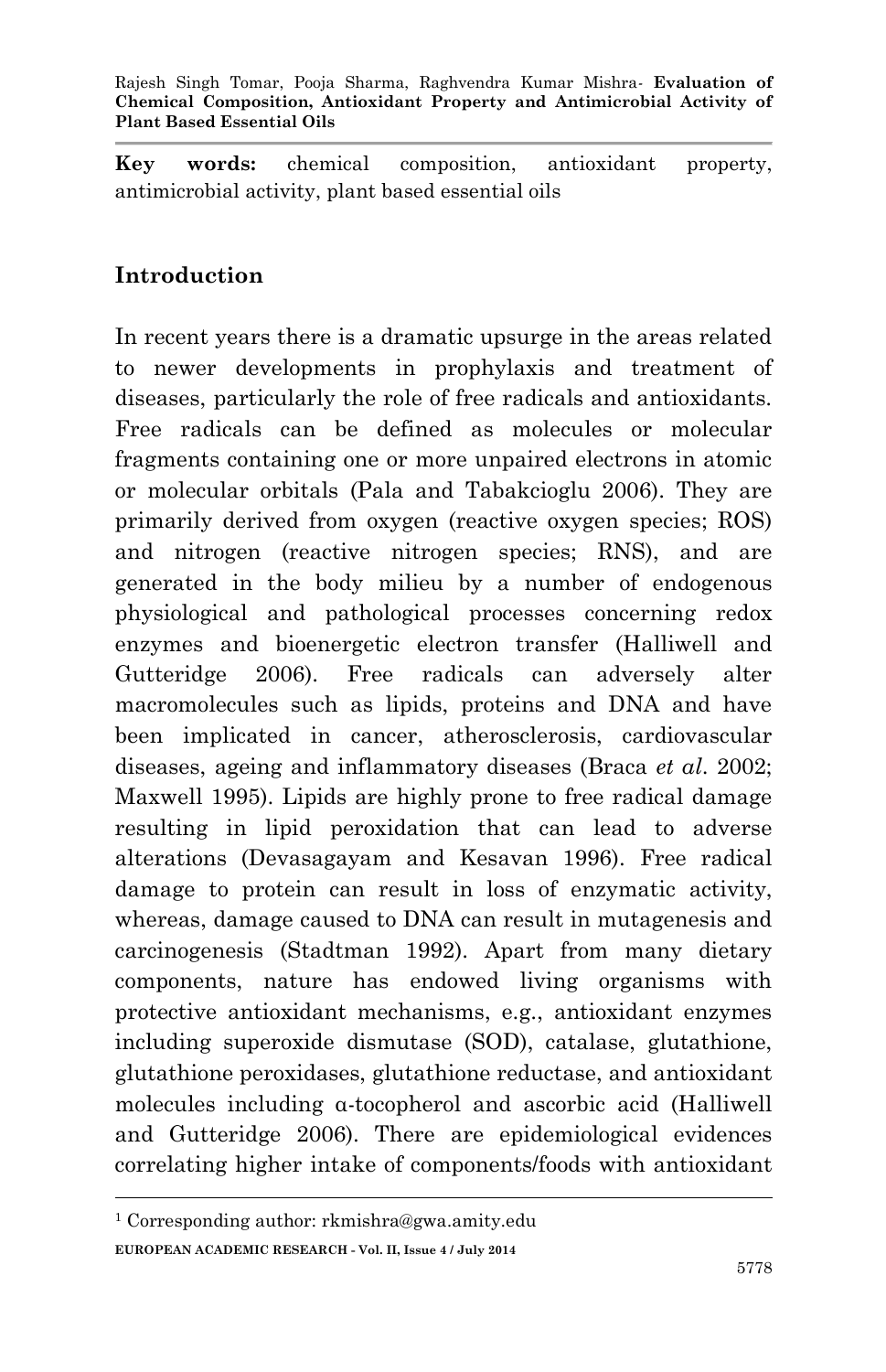ability to lower the incidences of various human morbidities or mortalities (Devasagayam *et al*. 2004).

Food-borne disease also referred to as food poisoning, is any illness resulting from the consumption of food contaminated with food-borne pathogenic bacteria, has been of vital concern to public health (Bajpai, Baek, & Kang, 2012). Controlling pathogens could reduce food-borne epidemics and assure consumers a safe, healthy, and nutritious food supply. Several attempts have been made to control microbial growth and to reduce the incidences of food poisoning and spoilage using synthetic antimicrobials (Burt, 2004). Increase in microbial resistance and adverse effects including hypersensitivity, allergic reaction and immunity suppression associated with synthetic antimicrobials motivate researchers towards the development of natural, safe and effective antimicrobial agents (Cakir, Kordali, Kilic, & Kaya, 2005). The food industry requires the design of food preservation treatments capable of ensuring microbial inactivation to assure food safety, extended shelf-life and objectionable changes in nutritional and physicochemical properties of foods (Pflug & Gould, 2000). Therefore, researchers are proposing the use of natural antimicrobial substances for controlling food-borne pathogenic bacteria (Burt, 2004).

Nowadays, different strategies are applied in order to control food-borne pathogens in food commodities, and particular interest has been focused on the application of natural antimicrobial agents, including the essential oils from various species of edible and medicinal plants, herbs, and spices that are relatively much safer to human being (Yoon, Bajpai, & Kang, 2011).

Recently much attention has been directed towards the development of less toxic ethnomedicines and their potential applications in prophylaxis and treatment of various diseases (Bajpai *et al*. 2011; Lee *et al*. 2011; Lee *et al*. 2012). The plantbased volatile essential oils and non-volatile secondary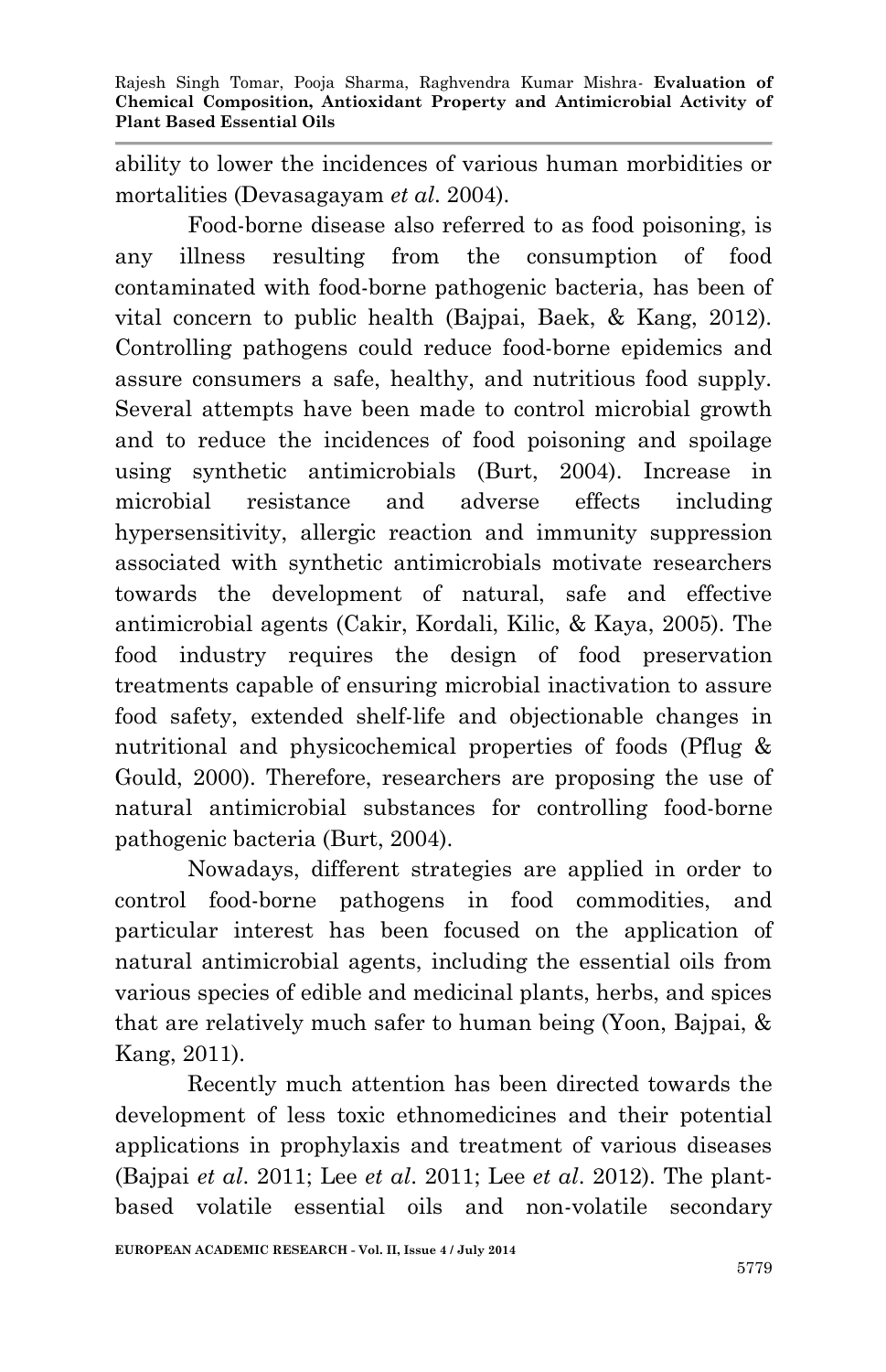metabolites have wide applications in dietary supplements, food flavoring and preservation, folk medicine and fragrance industry (Huang *et al*. 2005; Kalemba and Kunicka 2003). Several reports have confirmed the antioxidant efficacy of plant-based essential oils *in vitro* and *in vivo* (Bajpai *et al*. 2009; Hsu 2012). Application of plant materials as dietary supplements and preservatives is mainly due to their antioxidant, antimicrobial and other biological as well as pharmaceutical potentials. Nowadays, essential oils and their components are gaining increasing attention because of their relatively safe status, their wide acceptance by consumers, and the possibility of their exploitation for potential multi-purpose functional uses. Hence, it will be relevant to examine the possible roles of free radicals on various diseases and antioxidants on disease prevention (Ormancey *et al*. 2001; Devasagayam *et al*. 2004).

Essential oils are complex mixtures of compounds, mainly monoterpenes, sesquiterpenes and their corresponding oxygenated derivatives (alcohols, aldehydes, esters, ethers, ketones, phenols and oxides) from plants, which are widely known for their scents and flavors (Bajpai et al., 2012). Plantderived essential oils have long been used as flavoring agents or preservatives in foods, beverages and confectionary products. The chemical composition and antimicrobial properties of plantbased essential oils have been demonstrated using a variety of experimental models (Yoon et al., 2011; Bajpai et al., 2012; Although antimicrobial mode of action of synthetic antimicrobial agents has been reviewed to some extent, there is still lack on determining the mode of action of plant-based natural compounds including essential oils against pathogenic microorganisms.

The present review covers chemical composition, protocols for the determination of antimicrobial and antioxidant activity, future prospects and practical applications of plant based essential oils.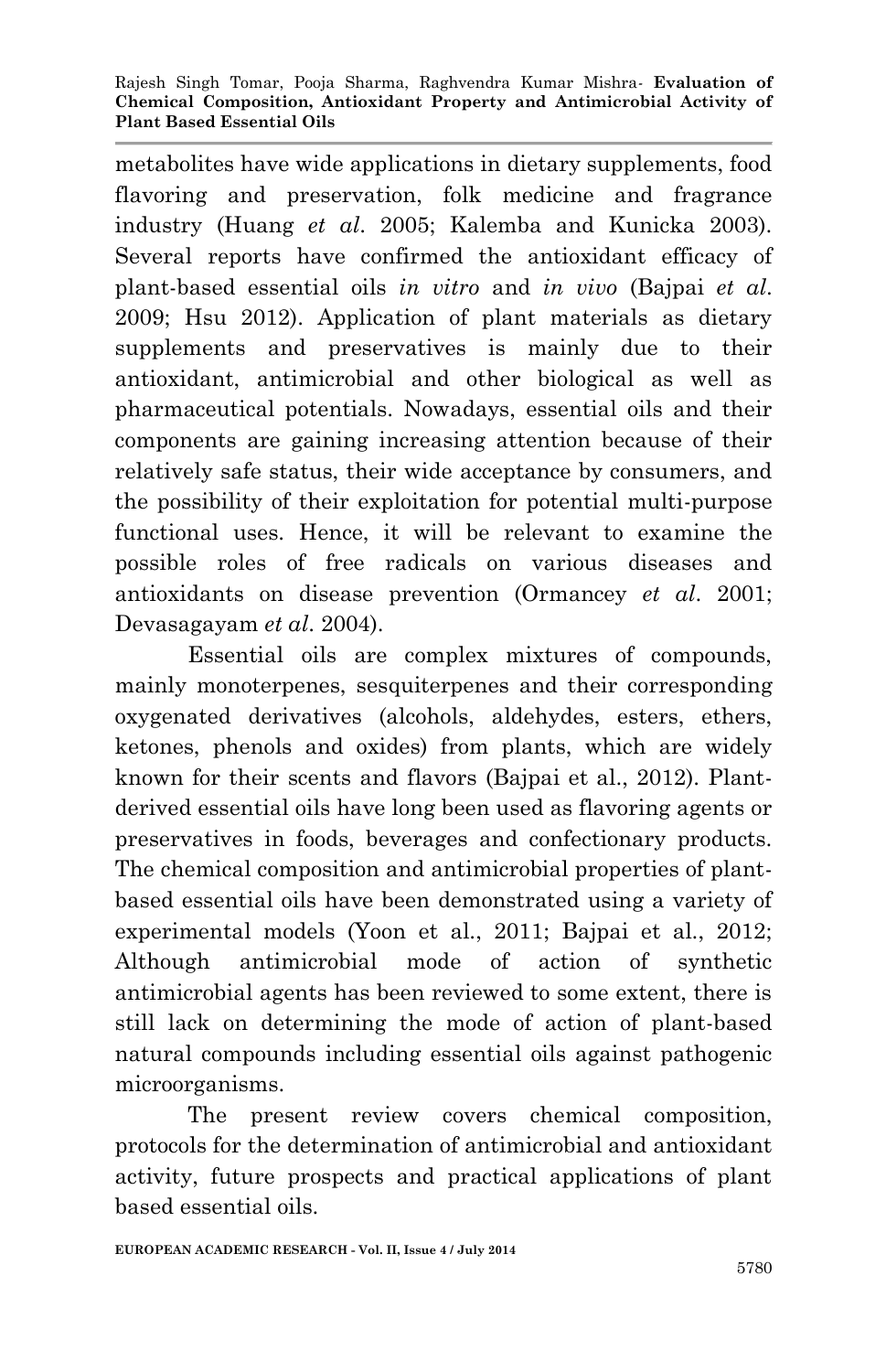#### **1. Antioxidant Screening Models**

### **1.1** *Determination of DPPH Radical Scavenging Activity*

The scavenging activity of stable DPPH free radical was determined by the previous method with a slight modification (Braca *et al*. 2001). Different concentrations of essential oil were added to desired volume of methanolic DPPH solution (0.004%) as 1:1 ratio. The mixture was incubated at 37ºC in dark for 30 min with shaking. Absorbance was recorded at 517 nm using spectrophotometer against a blank sample. The percent inhibition activity was calculated using the following formula:

Percent inhibition  $\left(\% \right) = (A \text{ control - } A \text{ test}) / (A \text{ control}) \times 100$ 

Where, A control is the absorbance of the control reaction and A test represents the absorbance of a test reaction.

# **1.2** *Determination of nitric oxide radical scavenging activity*

In aqueous solution at physiological pH, SNP automatically generates nitric oxide, which intermingles with oxygen to generate nitrite ions that can be anticipated by the Griess reagent (1% sulphanilamide, 2% phosphoric acid and 0.1% naphthyl ethylene diamine dihydrochloride) (Green *et al*. 1982). Scavengers of free radicals result in the reduced production of nitric oxide. The solution of SNP (10 mM) in phosphate buffer saline (PBS pH 7.4) was mixed with different concentrations of essential oil. The mixture was incubated at 37ºC for 60 min in light. The half quantity of aliquots was taken and mixed with equal quantity of the Griess reagent, and the mixture was incubated at 25ºC for 30 min in dark. The absorbance of pink chromophore generated during diazotization of nitric ions with sulphanilamide and subsequent coupling with naphthyl ethylene diamine dihydrochloride was read at 546 nm against a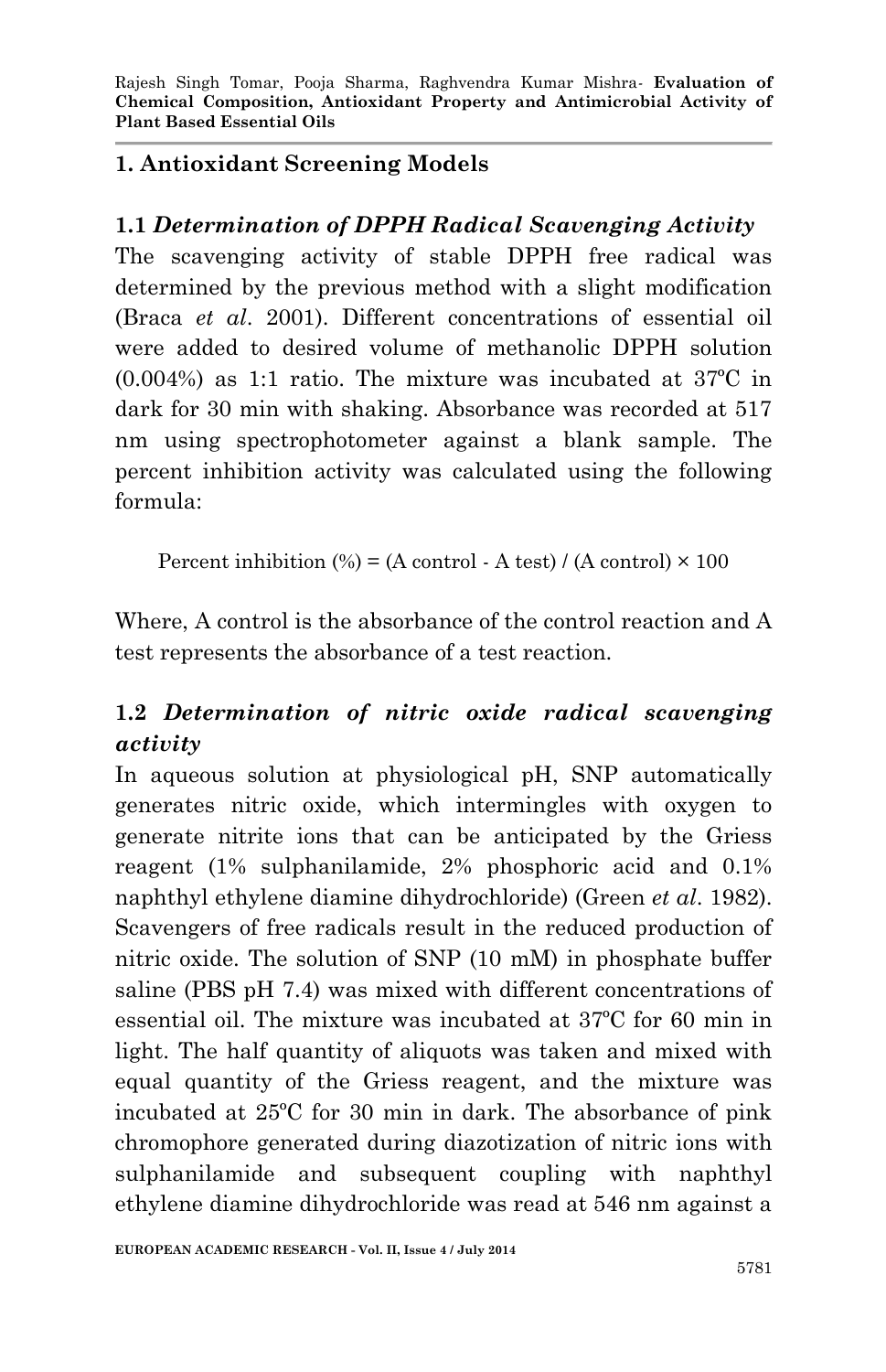blank (Green *et al*. 1982). The percent inhibition activity was calculated by the formula:

Percent inhibition  $\left(\% \right) = (A \text{ control - } A \text{ test}) / (A \text{ control}) \times 100$ 

Where A control is the absorbance of control reaction and A test is the absorbance of test reaction.

### **1.3** *Determination of Superoxide Radical Scavenging Activity*

Superoxide radical scavenging activity is measured by the reduction of nitro blue tetrazolium (NBT) according to a previously reported method (Fontana *et al*. 2001) with slight modification. The non-enzymatic phenazine methosulfatenicotinamide adenine dinucleotide (PMS/NADH) system generates superoxide radicals, which reduce NBT to a purple color formazan. In this assay, the reaction mixture (150 μL) contained phosphate buffer  $(0.2 \text{ M}, \text{pH} 7.4)$ , NADH  $(73 \text{ µM})$ , NBT (50 μM), PMS (15 μM) and various concentrations of the essential oil. After incubation for 60 min at room temperature, the absorbance of the reaction mixture was measured at 560 nm against an appropriate blank to determine the quantity of formazan generated. The percent inhibition activity was calculated by the formula:

Percent inhibition  $\left(\% \right) = (A \text{ control - } A \text{ test}) / (A \text{ control}) \times 100$ 

Where A control is the absorbance of control reaction and A test is the absorbance of test reaction.

### **1.4** *Determination of Hydroxyl Radical Scavenging Activity*

A previously described method was adopted for determining the hydroxyl radical scavenging activity of essential oil (Elizabeth and Rao 1990). The assay is based on quantification of the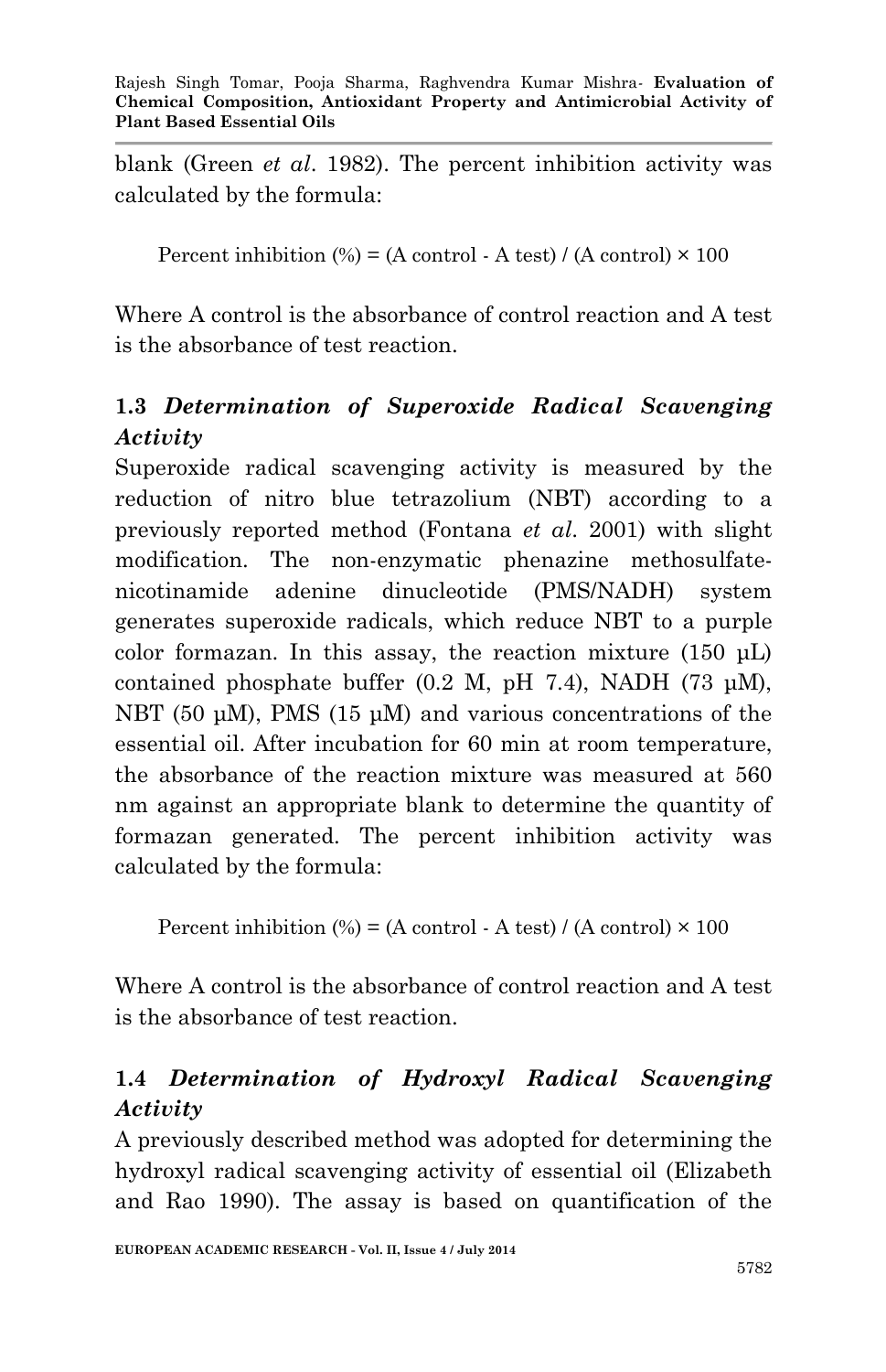degradation product of 2-deoxy-2-ribose sugar by condensation with 2-thiobarbituric acid (TBA). Hydroxyl radical was generated by the Fenton reaction using Fe3+-ascorbate-EDTA-H2O<sup>2</sup> system. The reaction mixture contained 2-deoxy-2-ribose  $(3 \text{ mM})$ ,  $KH_2PO_4$ -KOH buffer  $(20 \text{ mM}, \text{pH } 7.4)$ ,  $FeCl_3 (0.1 \text{ mM})$ , EDTA  $(0.1 \text{ mM})$ ,  $H_2O_2$   $(2 \text{ mM})$ , ascorbic acid  $(0.1 \text{ mM})$  and various concentrations of essential oil or standard compounds. After incubation for 45 min at 37C, 40 μL of 2.8% TCA, and 40 μL of TBA (0.5% in 0.025M NaOH solution containing 0.02% BHA) were added in the reaction mixture, and the mixture was incubated at 95ºC for 15 min to develop the pink color. The absorbance was measured at 532 nm against an appropriate blank solution. The percent inhibition activity was calculated by the formula:

Percent inhibition  $\left(\% \right) = (A \text{ control - } A \text{ test}) / (A \text{ control}) \times 100$ 

Where A control is the absorbance of control reaction and A test is the absorbance of test reaction.

#### **1.5** *Lipid Peroxidation Assay*

The Fe3+/ascorbic acid dependent non-enzymatic lipid peroxidation in bovine brain extract was performed according to the method (Houghton *et al*. 1995) with slight modification. The reaction mixture, in the absence and presence of CTEO or reference compounds, containing 50 μL of bovine brain phospholipids  $(5 \text{ mg/mL})$ , 1 mM FeCl<sub>3</sub> and 1 mM ascorbic acid in 20 mM phosphate buffer with a final volume of 330 μL, was incubated at 37ºC for 1 h. The hydroxyl radicals generated in the reaction initiated the lipid peroxidation, resulting in malondialdehyde (MDA) production that was measured by TBA reaction. The percent inhibition activity was calculated by the formula:

Percent inhibition  $\left(\% \right) = (A \text{ control - } A \text{ test}) / (A \text{ control}) \times 100$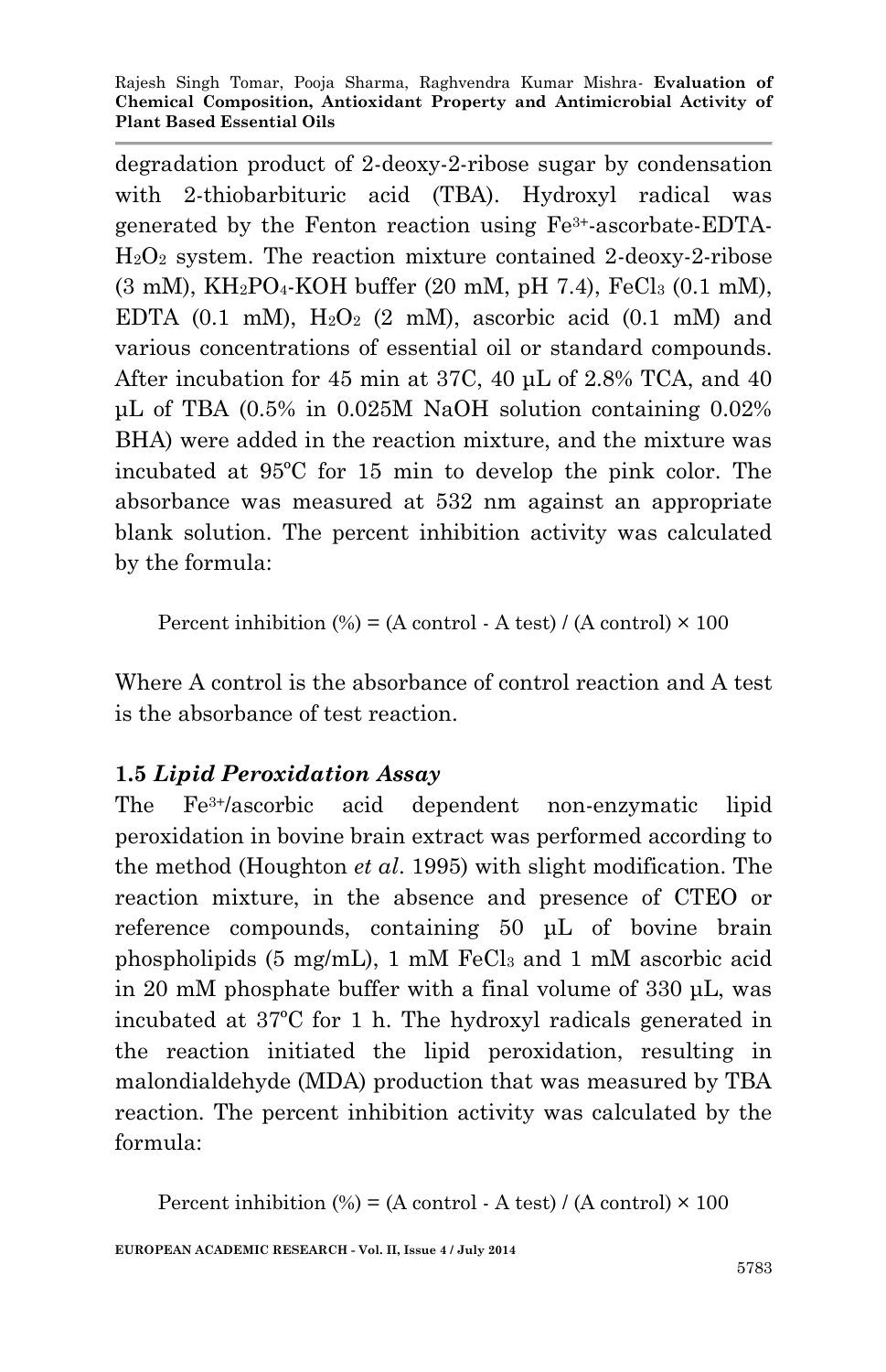Where A cont. is the absorbance of control reaction and A test is the absorbance of test reaction.

### **1.6** *Reducing Power Assay*

The Fe3+ reducing power of the CTEO was determined by the method of Oyaizu (1986) with slight modification. Aliquots (50 μL) of different concentrations of essential oil is mixed with phosphate buffer (0.2 M, pH 6.6) and potassium ferricyanide (1% w/v in H<sub>2</sub>O), followed by incubation at  $50^{\circ}$ C in dark. After incubation, 50 μL of TCA (10% w/v in  $H_2O$ ) was added to terminate the reaction and the mixture was subjected to centrifugation at 3000 rpm for 10 min. For final reaction mixture, the supernatant  $(50 \mu L)$  was mixed with  $50 \mu L$ distilled water and 10 μL FeCl<sub>3</sub> solution  $(0.1\% \text{ w/v in H}_2\text{O})$ . The reaction mixture was incubated for 10 min at room temperature and the absorbance was measured at 700 nm against an appropriate blank solution. A higher absorbance of the reaction mixture indicated greater reducing power ability.

#### **1.7** *Determination of Total Phenolic Content*

Total phenolic content was determined using Folin-Ciocalteu reaction according to the method as described previously (Kujala *et al*. 2000) with slight modification. An aliquot of 50 μL CTEO (100 µg/mL) was mixed with 50 μL of 5% Folin-Ciocalteu reagent and the reaction mixture was incubated 25ºC for 5 min in dark followed by addition of 100 μL of 20% (w/v in  $H_2O$ ) Na<sub>2</sub>CO<sub>3</sub> solution. After incubation at room temperature for 20 min, the absorbance was measured at 730 nm against the appropriate blank solution.

### **2. Antimicrobial Screening Models**

## **2.1** *Determination of antibacterial activity by disc diffusion assay*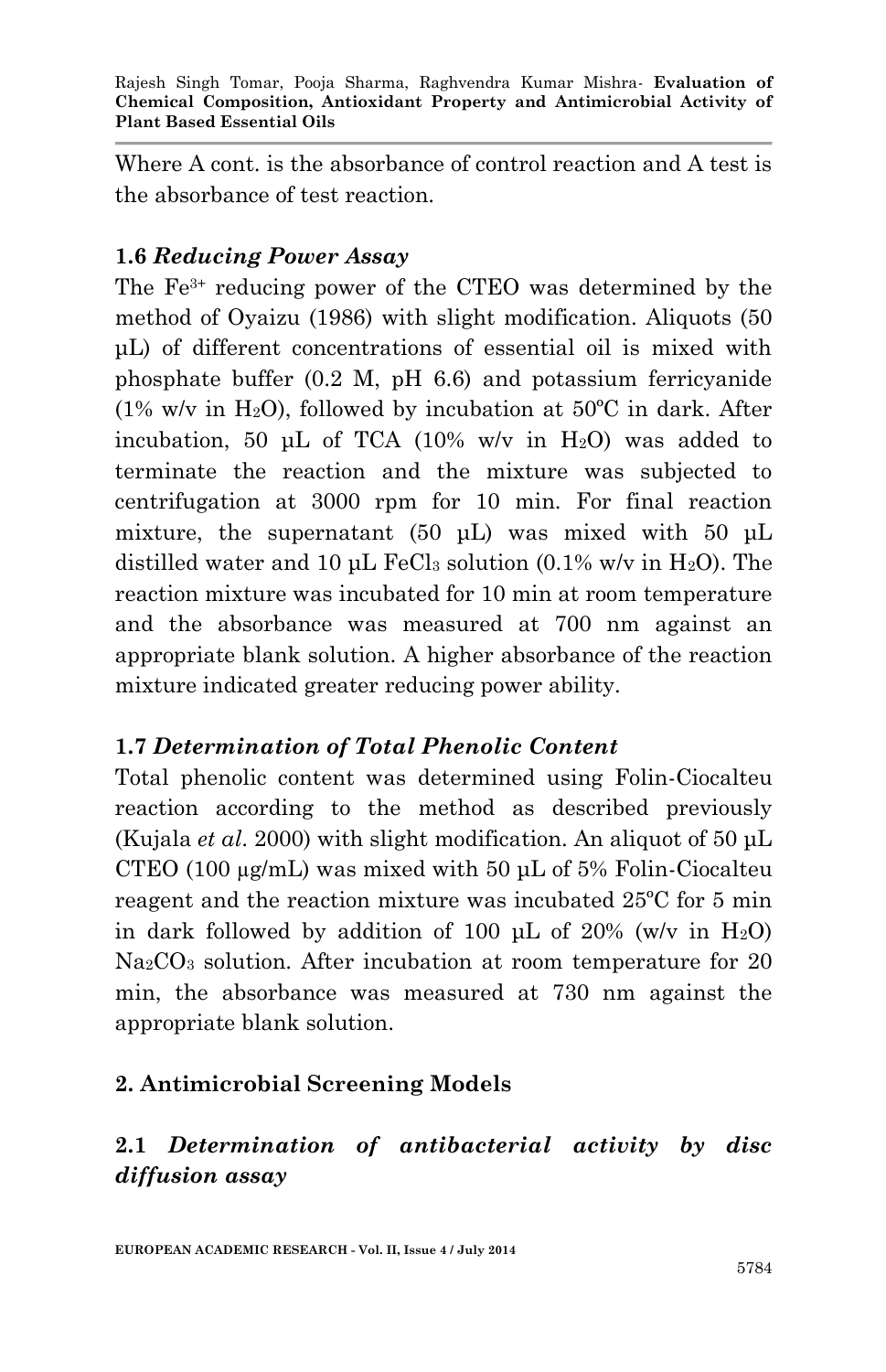Standard agar diffusion method was used for the determination of antibacterial efficacy of essential oil (Bajpai et al., 2009). Petri-plates were prepared by pouring nutrient agar medium and allowed to solidify. Plates were dried and standardized inoculum containing 10<sup>7</sup> CFU/mL of bacterial suspension was poured and the inoculum was allowed to dry. A sterile filter paper disc was impregnated with essential oil. Standard reference antibiotic is used as positive control against the tested food-borne pathogenic bacteria. The plates were incubated at 37°C for 24 h. Antibacterial activity was evaluated by measuring the diameters of inhibition zones against the tested bacteria.

### **2.2** *Determination of minimum inhibitory and minimum bactericidal concentrations*

The minimum inhibitory concentration (MIC) of the essential oil is tested by two-fold serial dilution method (Bajpai et al. 2009). The essential oil incorporated into NB medium for bacterial pathogens to obtain a concentration of 2000 µg/mL, and serially diluted to achieve 1000, 500, 250, 125, 62.5, 31.25, 15.62 and 7.81 µg/mL, respectively. Standardized suspension of tested organism (10<sup>7</sup> CFU/mL) is transferred to each tube. The control tubes containing only bacterial suspensions were incubated at 37°C for 24 h. The lowest concentration of essential oil, which did not show any visible growth of test organisms after macroscopic evaluation, was determined as MIC, which was expressed in µg/mL. Further, the concentrations showing complete inhibition of visual growth of bacterial pathogens is identified. The complete absence of growth of bacterial colonies on the agar surface is the lowest concentration of sample and was defined as the minimum bactericidal concentration (MBC).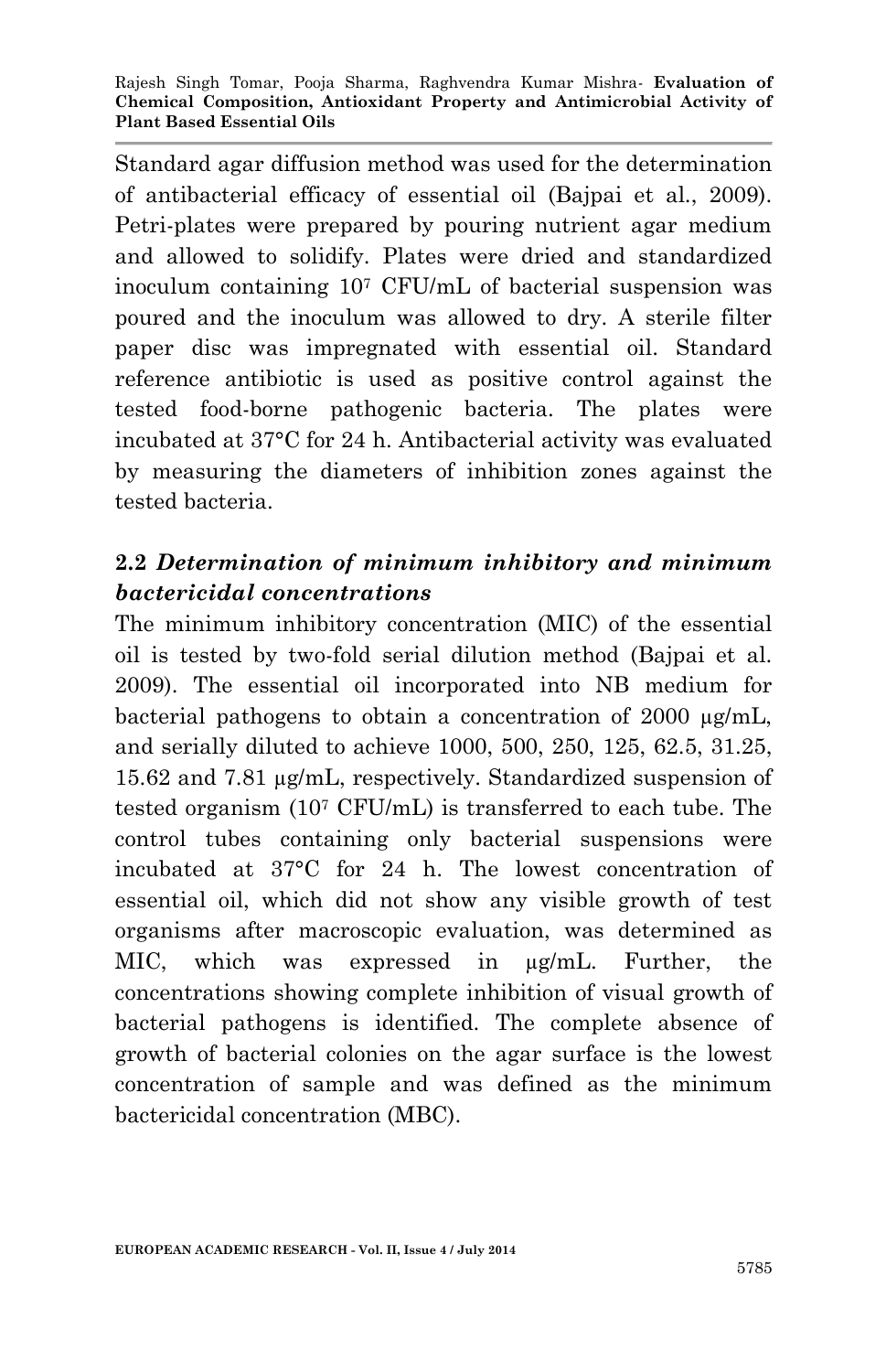## **2.3** *Effect of essential oilon viable counts of bacterial pathogens*

For each strain, active stock solution was transferred to NB broth. All treated cultures were kept at 37°C for 2 h. The cultures were centrifuged at 10,000 rpm for 10 min. The pellets were suspended with 1 mL of phosphate-buffered saline (PBS). For viable counts, each of the tubes containing re-suspended bacterial suspension (approximately 10<sup>7</sup> CFU/mL) of microbes inoculated with essential oil at MIC concentration and kept at 37°C. Samples for viable cell counts were taken out at different time intervals. A sample of each treatment was diluted and spread on the surface of NB agar. The colonies were counted after 24 h of incubation at 37°C (Bajpai et al. 2009).

### **2.4** *Scanning electron microscopic analysis*

To determine the efficacy of CTEO on the morphology of *microbes*, a scanning electron microscopic (SEM) study was performed using the MIC of essential oil. Further, to observe the morphological changes, the SEM was modified from the Kockro method (Bajpai et al., 2009). The bacterial sample is washed gently with phosphate buffer solution (pH 7.2), fixed with 2.5%, glutaraldehyde and osmic acid solution (1%). The specimen was dehydrated using sequential exposure per ethanol concentrations ranging from 50-100%. The ethanol was replaced by tertiary butyl alcohol. After dehydration, the specimen was dried with carbon dioxide  $(CO_2)$ . Finally, the specimen was sputter-coated with gold in an ion coater, followed by microscopic examinations.

### **2.5** *Measurement of extracellular adenosine 5' triphophate (ATP) concentration*

To determine the efficacy of essential oil on membrane integrity, the extracellular ATP concentrations were measured according to the previously described method (Lee, Kim, & Shin, 2002). The working cultures of microbes containing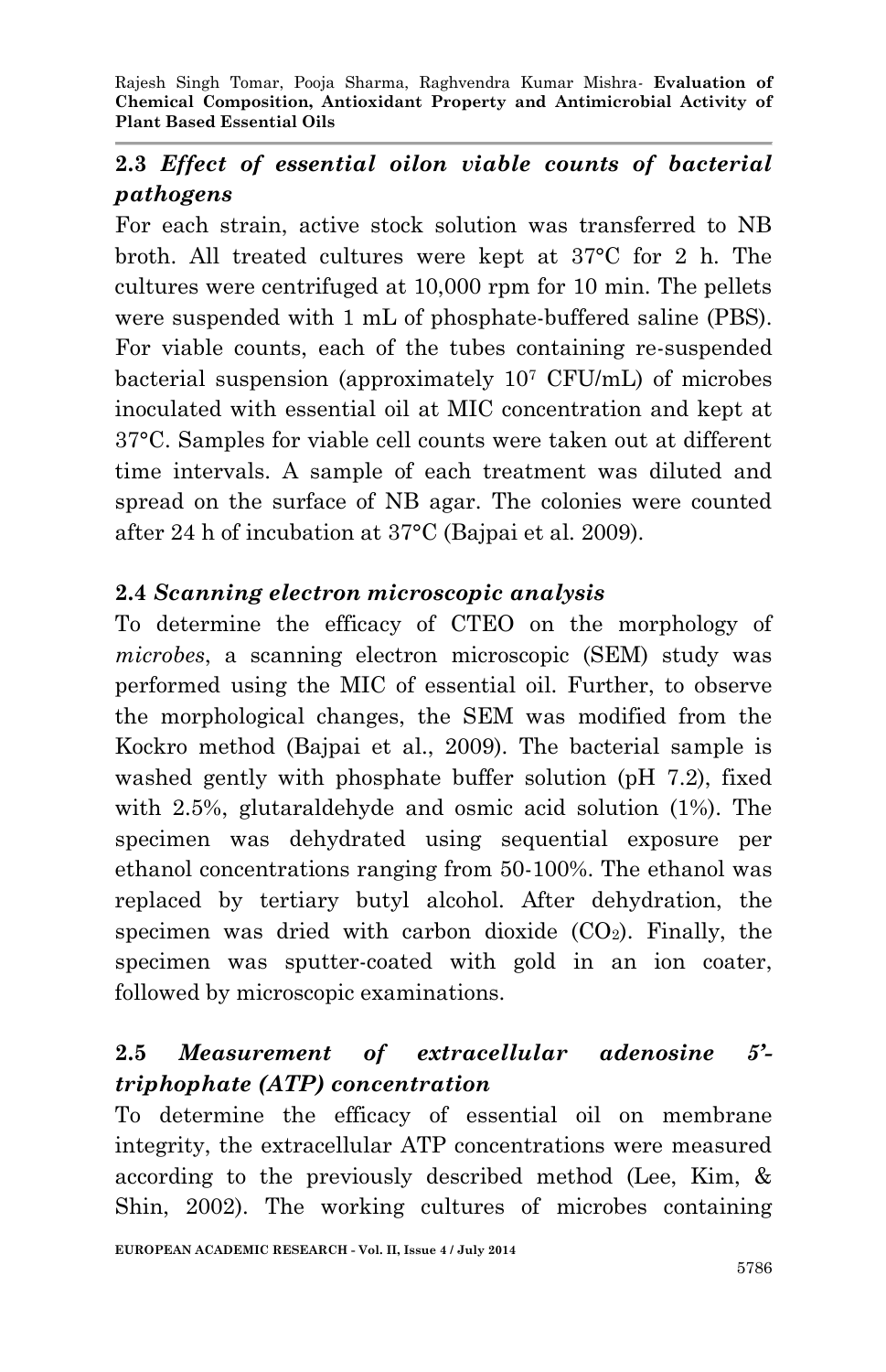approximately 107 CFU/mL is centrifuged for 10 min at 1,000g and the supernatants were removed. The cell pellets were washed with sodium phosphate buffer (pH 7.0) and then cells were collected by centrifugation under the same conditions. A cell suspension was prepared with sodium phosphate buffer and cell solution was taken tube. Then, the different concentrations (control and MIC) of essential oil are added to the cell solution. Samples were maintained at room temperature, centrifuged, and incubated in ice immediately to prevent ATP loss until measurement. The extracellular ATP concentrations were measured using an ATP bioluminescent assay kit which comprised ATP assay mix containing luciferase, luciferin, MgSO4, dithiothreitol (DTT), ethylenediaminetetraacetic acid (EDTA), bovine serum albumin (BSA) and tricine buffer salts. The ATP concentration of the supernatants, which represented the extracellular concentration, was determined using a Luminometer.

### **2.6** *Measurement of release of 260-nm absorbing cellular materials*

The measurement of the release of 260-nm-absorbing *materials from microbial cells was* carried out in aliquots of 2 mL of the bacterial inocula in sterile peptone water added of essential oil (MIC) at 37°C. At different time interval of treatment, cells were centrifuged, and the absorbance of the obtained supernatant was measured at 260 nm using spectrophotometer (Carson, Mee, & Riley, 2002).

#### **2.7** *Assay of potassium ions efflux*

A previously described method was used to determine the amount of the potassium ions (Lee et al., 2002). The concentration of free potassium ions in bacterial suspensions is measured after the exposure of bacterial cells to essential oil at MIC concentration. At each pre-established interval, the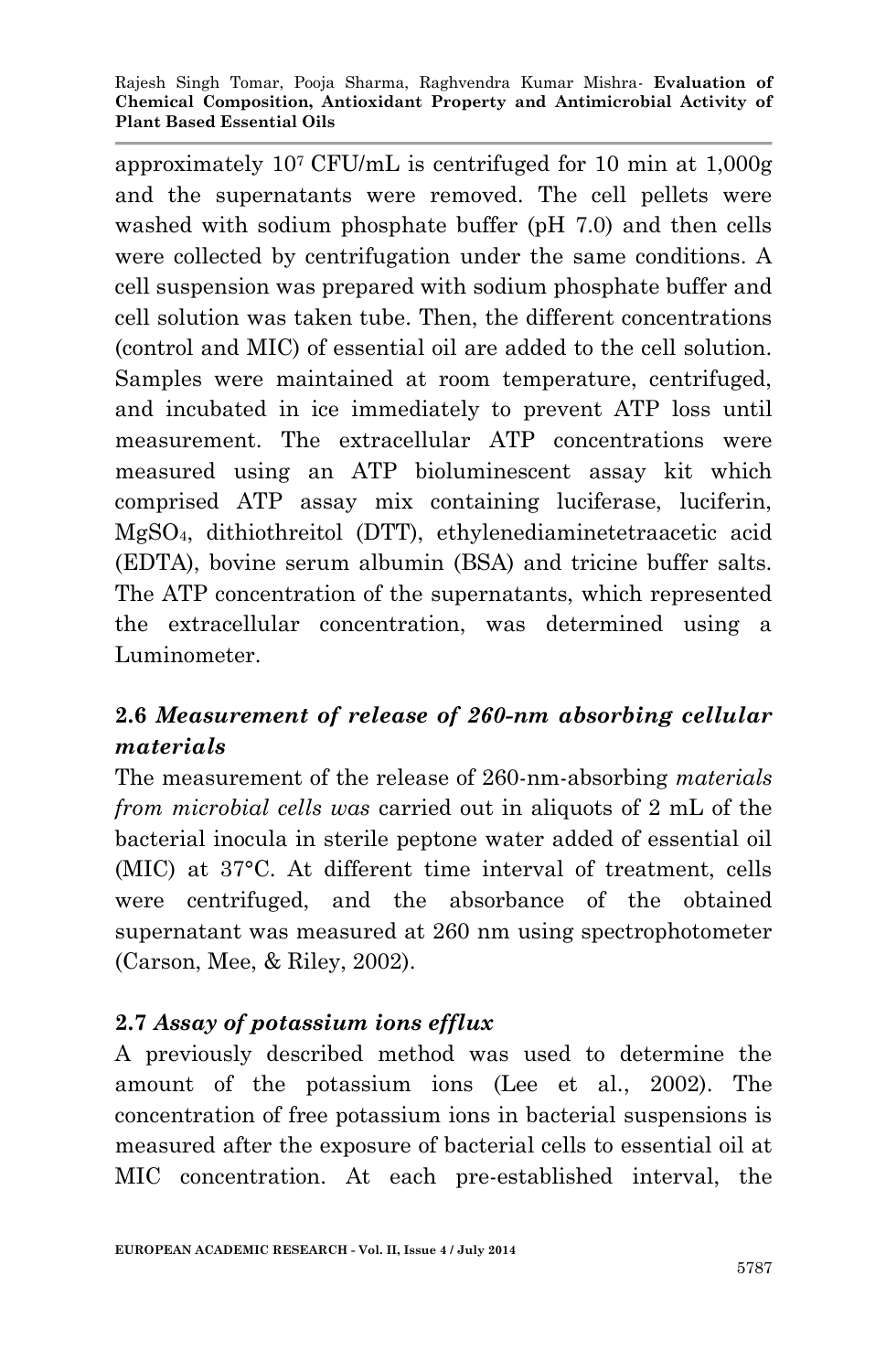extracellular potassium concentration was measured by a photometric procedure using the Kalium/Potassium.

### **3. Mechanism of Antioxidant Activity**

In recent years, several researchers have reported that phenolics, hydrocarbons and oxygenated phytoconstituents of plant-derived essential oils have enormous antioxidant activity and free radical scavenging potential (Devasagavan *et al*. 2004; Bajpai *et al*. 2009). Previously it has been reported that essential oils containing phenolic compounds e.g., butylated hydroxyl toluene (BHT), phenol and antiarol, aromatic acid (e.g., benzoic acid), oxygenated sesquiterpene (e.g., palustrol) and polyhydric alcohol (e.g., scyllitol) which were also present in CTEO, have been shown to exert potent antioxidant and scavenging activities in various antioxidant models (Panchon *et al*. 2008; Natella *et al*. 1999; Faraji and Lindsay 2004; Lazarevi *et al*. 2011). In general, the antioxidant compounds of essential oils are terpenes, which are phenolic in nature, and it would seem rational that their antioxidant mode of action might be related to that of other compounds (Hocman 1988). These findings were also confirmed in the present study with the presence of phenolics, and most importantly the presence of BHT in CTEO, one of the promising antioxidant molecules (Hocman 1988). The CTEO also contained dopamine, a powerful inhibitor of iron-catalyzed lipid peroxidation due to its iron chelating ability (Miura *et al*. 1998).

DPPH radical scavenging assay is the most popular method for the determination of antioxidant capacity of antioxidant compounds due to its simplicity, rapidity, sensitivity, and better reproducibility (Nakayama *et al*. 1993). Radical scavengers may protect cells, tissues from free radicals, thereby preventing diseases such as cancer and atherosclerosis (Nakayama *et al*. 1993; Ozcelik *et al*. 2003).Unlike other free radicals such as hydroxide and superoxide, DPPH has the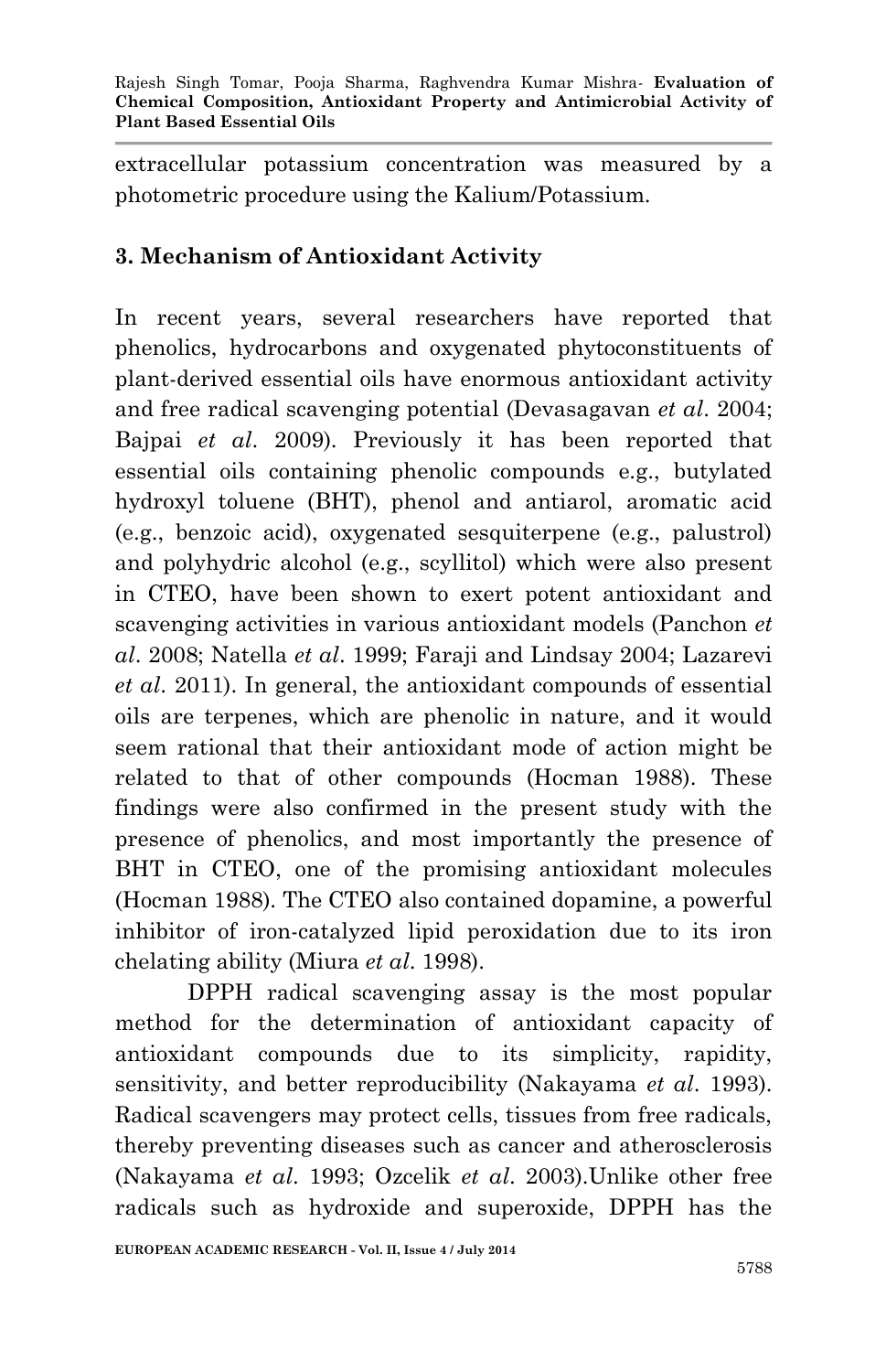advantage of being unaffected by certain side reactions such as metal ion chelation and enzyme inhibition (Amarowicz *et al*. 2004). The antioxidant molecule quenches DPPH molecule by donating a hydrogen atom or electron and converts it to a colorless hydrazine analogue, resulting in a decreased absorbance. The antioxidant is able to scavenge the radicals effectively, particularly peroxy radicals which are the propagators of lipid peroxidation and thereby breaking the free radical chain reaction (Frankel 1991).

Nitric oxide scavenging effect of CTEO was determined using the Griess reagent (Tylor *et al*. 1997). Nitric oxide is an abundant reactive radical generated endogenously that acts as an important oxidative biological signaling molecule in a variety of physiological process, such as inflammation, vasodilatation, neurotransmission, smooth muscle relaxation and immune regulation (Tylor *et al*. 1997). Sustained levels of nitric oxide radical are cytotoxic and contribute to the vascular collapse coupled with septic shock, furthermore chronic expression of nitric oxide radical is associated with various cancers and inflammatory conditions including juvenile diabetes, multiple sclerosis, arthritis and ulcerative colitis (Tylor *et al*. 1997). When superoxide reacts with nitric oxide, it produces more oxidatively active molecules, peroxy nitrite ions (ONOO- ), which cause DNA fragmentation, cell damage, neurotoxicity and lipid peroxidation (Reddy *et al*. 2008; Valko *et al*. 2007). The Antioxidant may inhibit nitrite formation by directly competing with oxygen in the reaction with nitric oxide. Superoxide anion, reduced form of molecular oxygen, is associated with aging by initiating oxidation reactions (Wickens 2001). Superoxide anion is also implicated in several pathophysiological processes, due to its transformation into more reactive species such as hydroxyl radical that initiates lipid peroxidation (Yen and Duh 1994). The antioxidant properties of some of the secondary metabolites have been reported highly effective mainly via scavenging of superoxide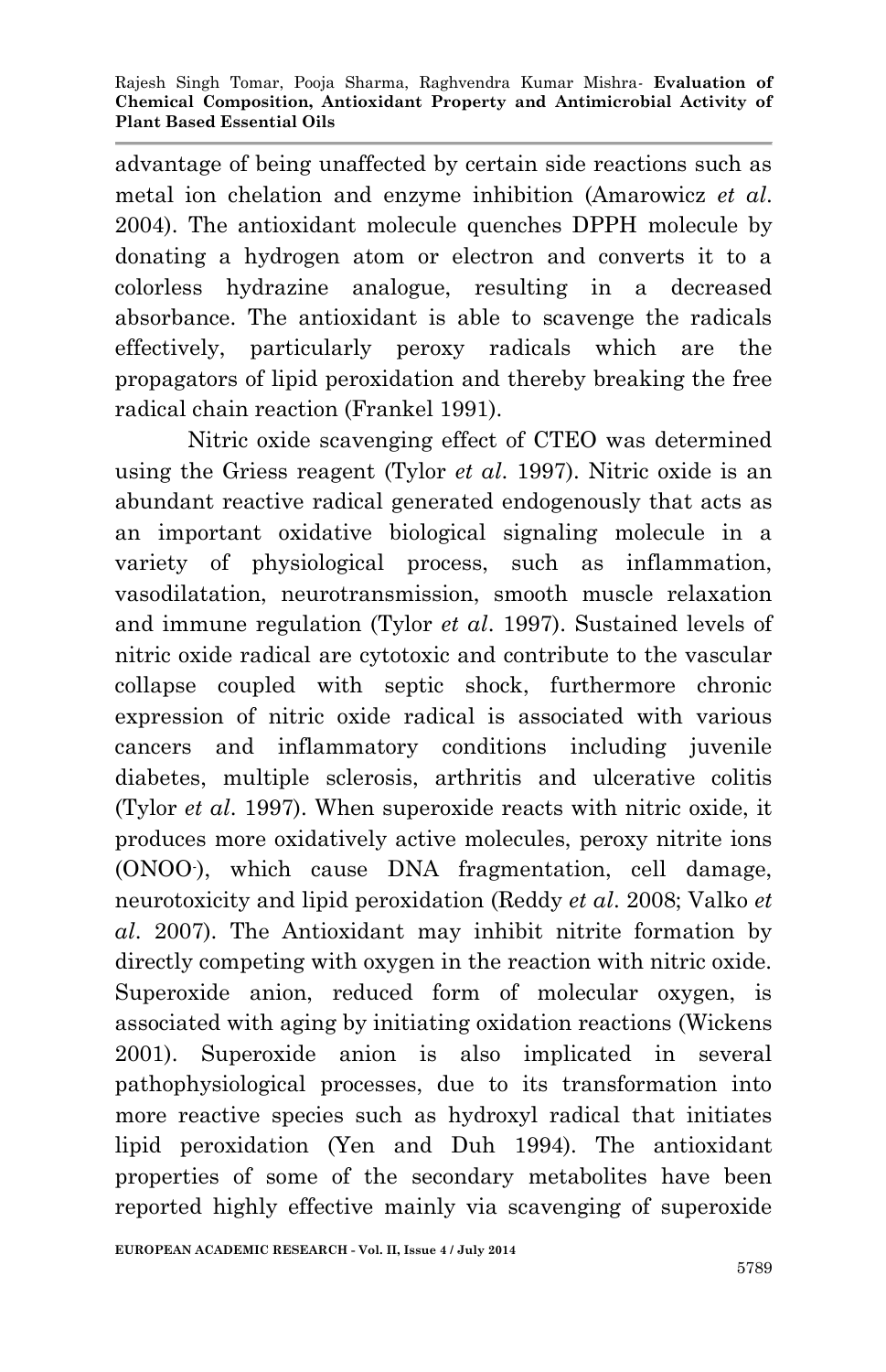anion radical that plays an important role in the formation of other ROS such as hydrogen peroxide, hydroxyl radical and singlet oxygen  $(O_2)$ , inducing oxidative damage in lipids, proteins and DNA (Gulcin *et al*. 2006). Superoxide anion, derived from the oxidation coupled with PMS-NADH reaction system, can reduce NBT in the detection system. The decrease of absorbance at 560 nm in the presence of antioxidant indicates the consumption of superoxide anion in the reaction mixture (Gulcin *et al*. 2006). The essential oil is analyzed for hydroxyl radical scavenging activity in order to determine its efficacy in another antioxidant model. Hydroxyl radical is the most reactive free radical and can be formed from superoxide anion and hydrogen peroxide, in the presence of metal ions, such as copper or iron. When a hydroxyl radical reacts with an aromatic compound, it can add on across a double bond, resulting in hydroxycyclohexadienyl radical. The resulting radical can undergo further reactions, such as reaction with oxygen, to give peroxyl radical, or decompose to phenoxyl type radical by water elimination (Lee *et al*. 2004). Among all biological macromolecules, unsaturated membrane lipids are predominantly prone to oxidative damage. Therefore, the lipid peroxidation, as a well-established mechanism of cellular injury, can be used as an indicator of oxidative stress in cells and tissues (Niki 2008, Houghton *et al*. 1995). Electron donation is an important means by which antioxidants promote the formation of less reactive species, and may be assessed using the reducing power assay. The reducing properties are generally associated with the presence of reductones (Duh *et al*. 1999), which have been shown to exert antioxidant action by breaking the free radical chain by donating a hydrogen atom (Gordon 1990). Reductones are also reported to react with certain precursors of peroxide, thus preventing peroxide formation.The reducing capacity of a compound may serve as a significant indicator of its potential antioxidant activity. The essential oil has marked ferric ions (Fe3+) reducing ability and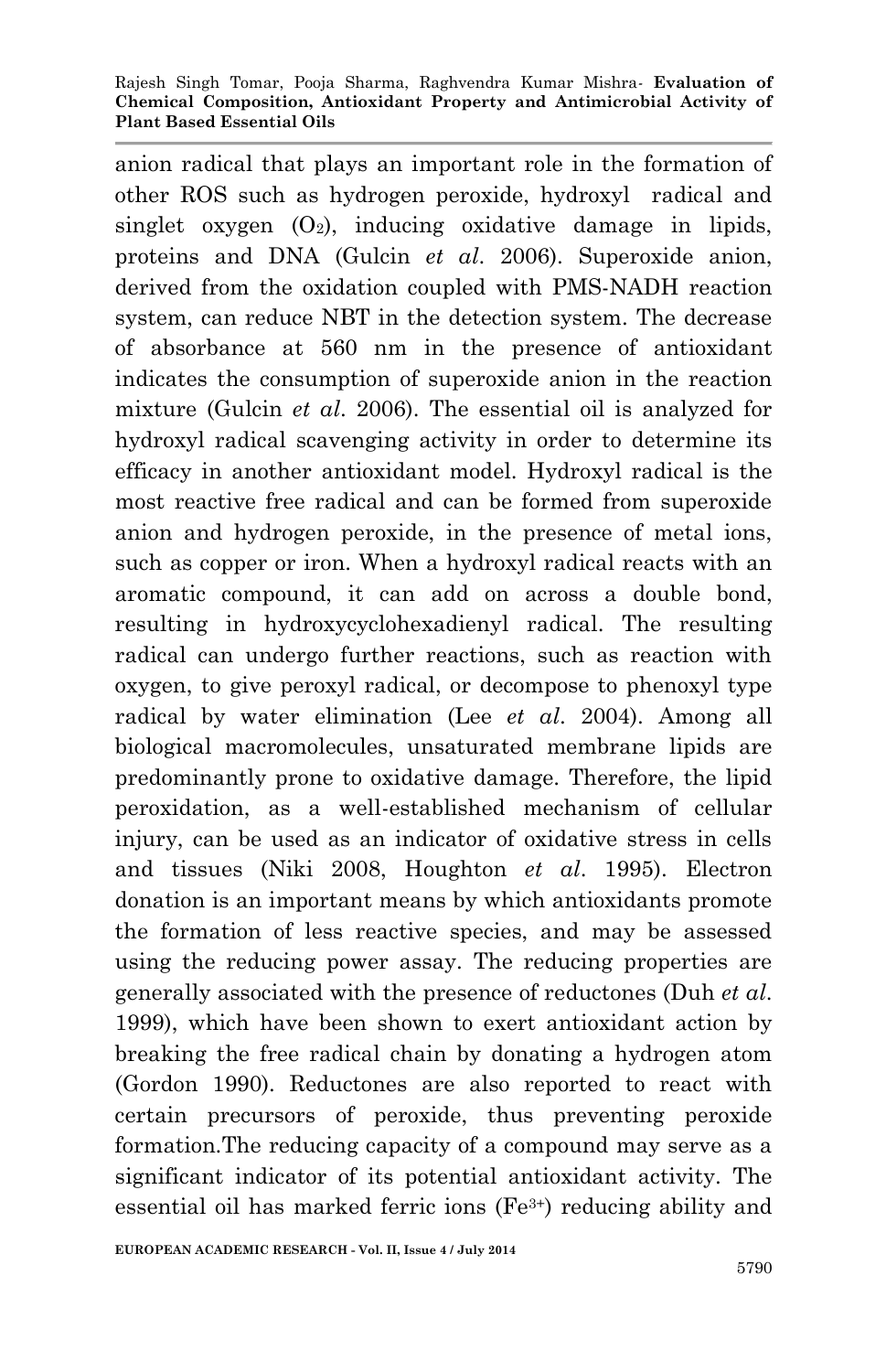had electron donor properties for neutralizing free radicals by forming stable products. The phenolic content could be used as an important indicator of the antioxidant capacity, which may be used as preliminary screening tool for utilizing the essential oils in dietary supplements (Liu *et al*. 2008). Many research indicated polyphenols as potent antioxidants (Hernandez *et al*. 2009; Estaca *et al*. 2009). These compounds act as antioxidants by donation of a hydrogen atom, as an acceptor of free radicals, by interrupting chain oxidation reactions or by chelating metals (Gramza *et al*. 2004).

#### **Future Prospects and Practical Applications**

Undesirable problems and detrimental effects arisen from the consumption of synthetic antimicrobials, promoted the development of bioactive secondary metabolites as natural antimicrobial agents and their utilization in food and pharmaceutical industries. Hence, natural food preservatives targeted to food and food products that are easily contaminated by microorganisms are highly desirable. The plant based essential oil exerts its inhibitory effect against microorganisms through permeabilization and disruption of cell membrane, loss of 260-nm absorbing materials, and leakage of vital ions with decreased pool of extracellular ATP being an indication of loss of membrane integrity. The biologically active essential oil are useful in the food industry to control food-borne pathogens, where these pathogens cause severe destruction by slow down the quality of foods and consumer demand. Thus, present review strengthen the suggestions that essential oil derived antimicrobials might act against broad spectrum of microbes for their applications in the food and pharmaceutical industry, because plant-derived natural antimicrobials have been consumed by mankind for centuries with lesser or no signs of any toxicity. However, further studies regarding safety,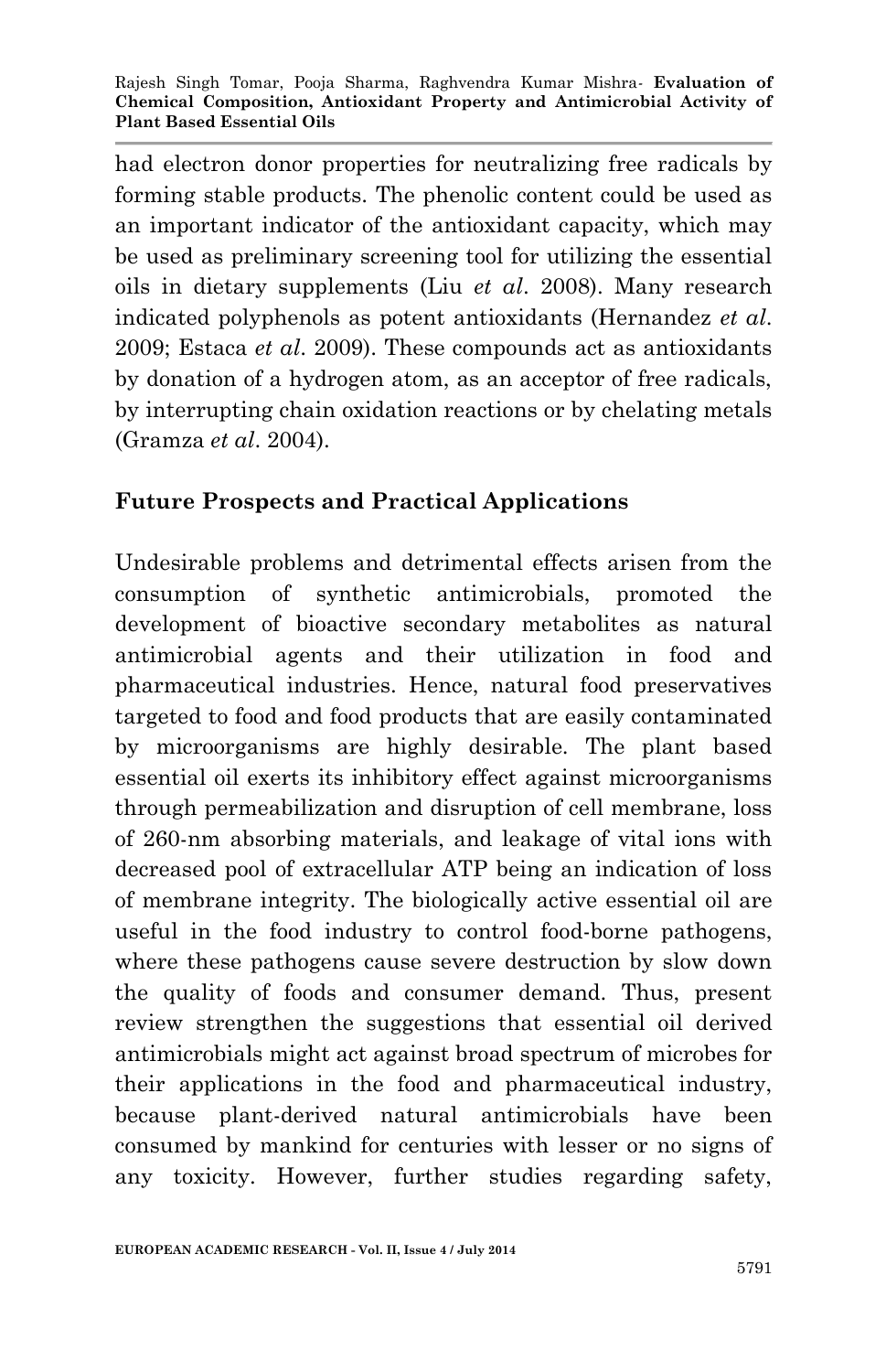toxicology, combined use with traditional medicines and legislation are warranted.

Food-borne pathogens are the leading causes of illness in the developed countries. These pathogens are responsible for millions of cases of infectious diseases each year, costing billions of dollars in medical care. New food-borne pathogens and food-borne diseases are likely to emerge driven by factors such as pathogen evolution, changes in food manufacturing practices, and changes to the human host status. Fuelled by these concerns, research on biologically active plant-based natural compounds to control the food-borne pathogens has escalated to unprecedented levels in recent years. Plant-based antimicrobials such as essential oils have been found to suppress the growth of food-borne pathogens in various models. The present review clearly indicates that the plant based essential oil could be used as an affective candidate to control the growth of certain important food-borne pathogens in practical applications.

Moreover, Free radicals play a very important role in food deterioration and the disease progression. Numerous study indicates that plant-based essential oil have wide application in dietary health supplements, preservatives, cosmetics and fragrance, mainly due to their wide margin of safety and broad range of antioxidant and other biological properties. Antioxidant, lipid peroxidation and free radical scavenging activities of the several plants based essential oil were studied using *in vitro* radical scavenging models. The main compounds from the essential oil such as oxygenated sesquiterpenes, sulphur compounds, aliphatic and aromatic hydrocarbons, phenolics as well as amine derivatives contribute to its antioxidant and radical scavenging potential. The results of previously reported *in vitro* assays indicate that essential oil can be a significant source of natural antioxidant, which might be applicable for preventing the progress of various oxidative stress induced diseases. In addition, the use of essential oil as a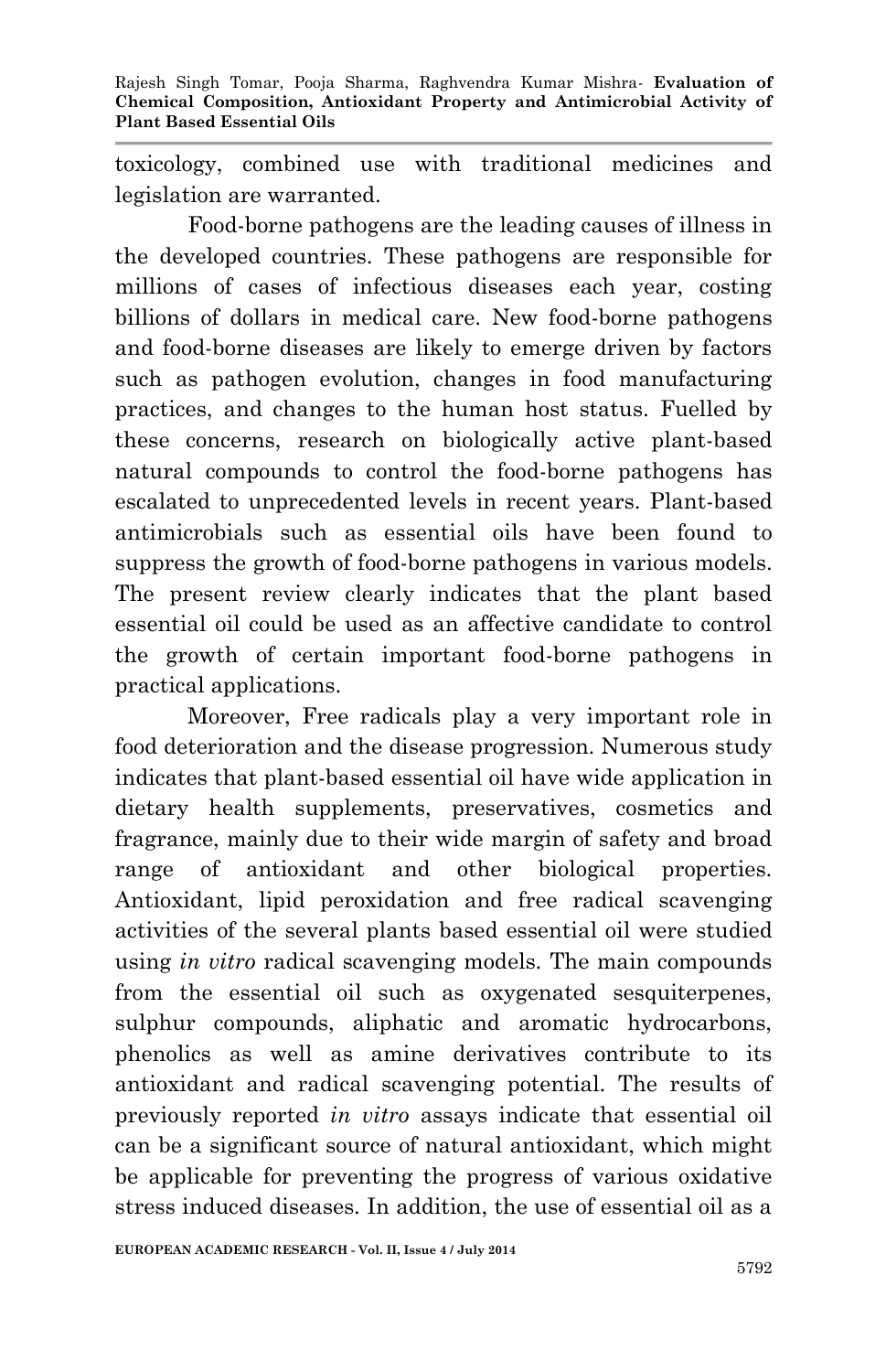natural antioxidant agent will be a suitable strategy for its applications in the food industries with lesser or no signs of toxicity as a potent food stabilizer against oxidative deterioration. Plant-based essential oils have wide applications in food preservation, cosmetics and fragrance industry, mainly due to their wide margin of safety and broad range of antioxidant and other biological properties.

#### **Conclusions**

The review showed that essential oil exhibits high antioxidant, free radical scavenging, and reducing power activities. Moreover, the essential oil exerted a potent inhibitory effect on ferric ion-induced lipid peroxidation. These *in vitro* assays indicate that essential oil can be a significant source of natural antioxidant, which might be applicable for preventing the progress of various oxidative stress induced diseases. In addition, the use of essential oil as a natural antioxidant agent will be a suitable strategy for its applications in the food industries with lesser or no signs of toxicity as a potent food stabilizer against oxidative deterioration.

Moreover, essential oil exerts its inhibitory effect through permeabilization of the cell membrane associated with generalized membrane-disrupting effects, and this corresponds to a simultaneous reduction in the number of viable bacteria, loss of 260-nm absorbing materials, and leakage of potassium ions with decreased pool of extracellular ATP being indicative of loss of membrane integrity. Moreover, the SEM observation supports the above hypothesis, and strongly indicates the membrane activity of essential oil. This should lead to effective application of the essential oil as natural antimicrobial agent to control food-borne pathogens in food industries. The heterogeneous composition of essential oil and the antimicrobial activities of many of its components, it seems unlikely that there is only one mechanism of action or that only one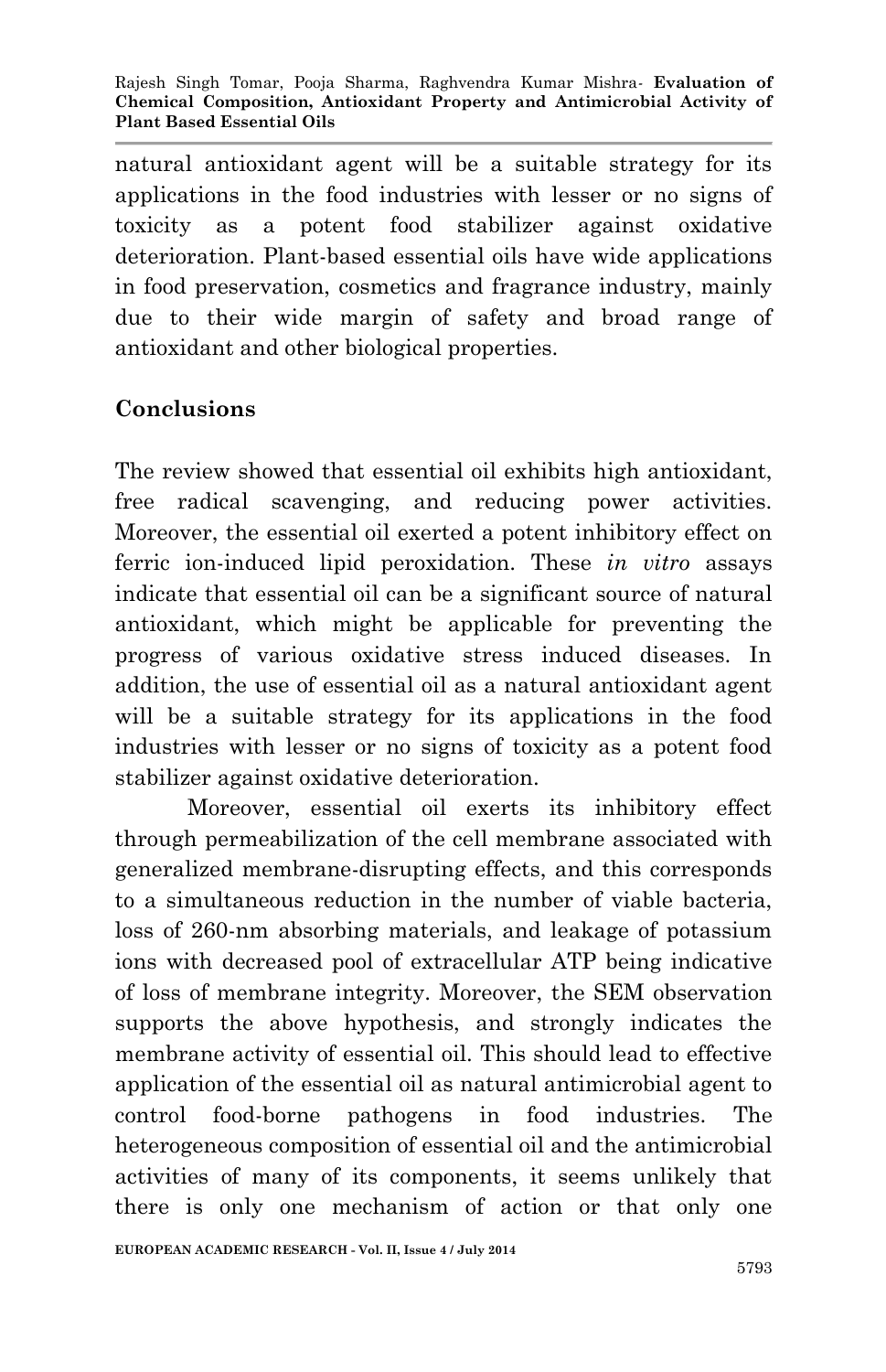component is responsible for the antimicrobial action. Further work is required to understand fully the mechanisms involved in order to justify the real applications of essential oil in food practices as a natural antibacterial agent.

RST and PS contributed equally in this paper.

#### **REFERENCES**

- Amarowicz, R., Pegg, R., Moghaddam P.R., Barl, B. and Weil, J. 2004. "Free radical scavenging capacity antioxidant activity of selected plant species from the Canadian prairies." *Food Chem*. *84*: 551-562.
- Bajpai, V.K., Al-Reza, S.M., Choi, U.K., Lee, J.H. And Kang, S.C. 2009. "Chemical composition, antibacterial and antioxidant activities of leaf essential oil and extracts of *Metasequioa glyptostroboides* Miki ex Hu." *Food Chem. Toxicol. 47*: 1876-1883.
- Bajpai, V.K., Kang, S., Xu, H., Lee, S.G., Baek, K.H. And Kang, S.C. 2011. "Potential roles of essential oils on controlling plant pathogenic bacteria *Xanthomonas* species: A review." *Plant Pathol. J. 27*: 207-224.
- Braca, A., Tommasi, N.D. And Bari, L.D. 2001. "Antioxidant principles from *Bauhinia terapotensis*." *J. Nat. Prod*. *64*: 892-895.
- Braca, A., Sortino, C., Politi, M., Morelli, I. And Mendez, J. 2002. "Antioxidant activity of flavonoids from *Licania licaniaeflora*." *J. Ethnopharmacol*. *79*: 379-381.
- Devasagayam, T.P.A. and Kesavan, P.C. 1996. "Radioprotective and antioxidant action of caffeine: Mechanistic considerations." *Indian J. Exp. Biol*. *34*: 291-297.
- Devasagayam, T.P.A., Tilak, J.C., Boloor, K.K., Sane, K.S., Ghaskadbi, S.S. and Lele, R.D. 2004. "Free radicals and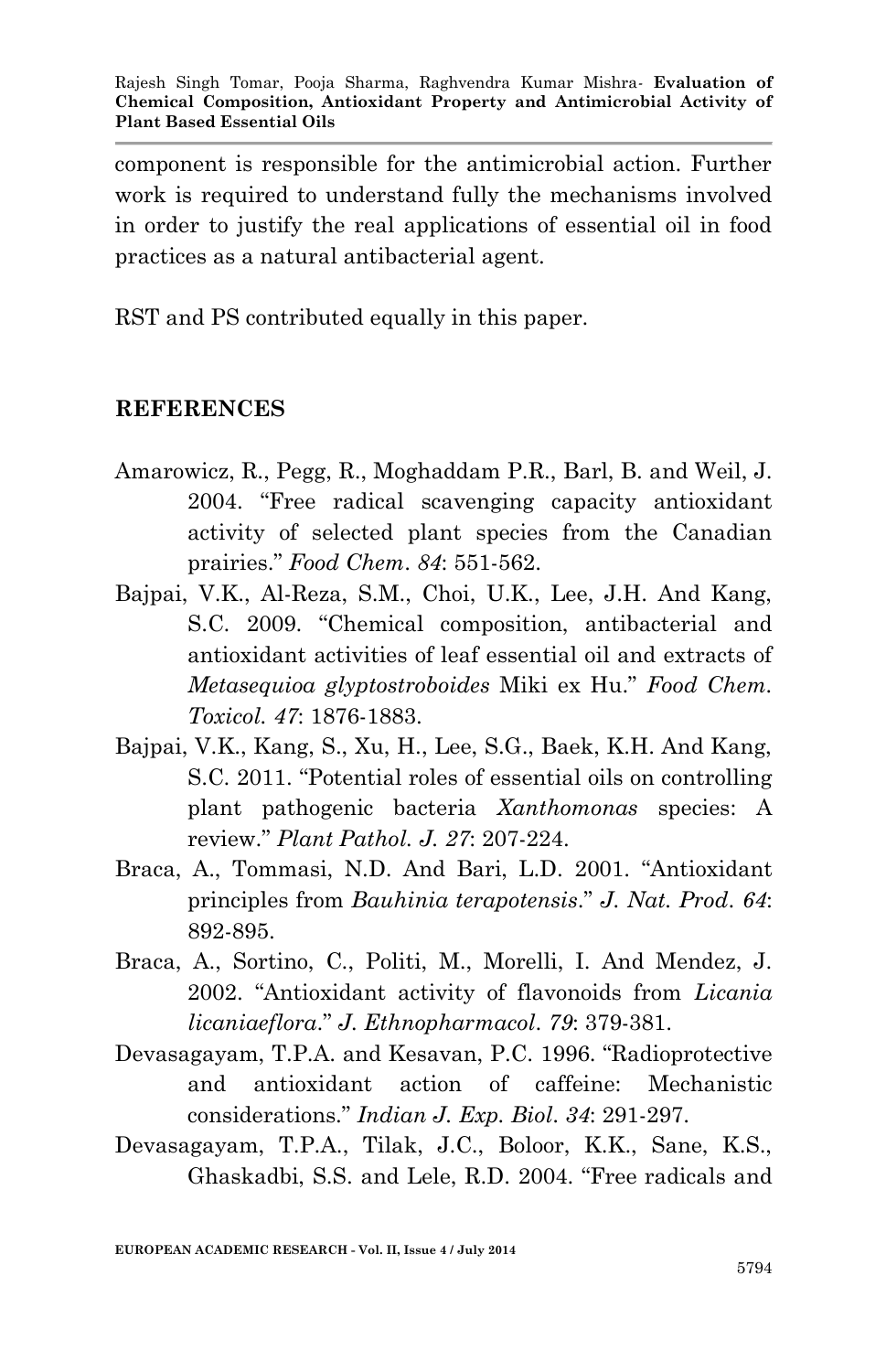antioxidants in human health: Current status and future prospects." *J. Assoc. Phys. India 52*: 794-804.

- Duh, P.D., Tu, Y.Y. and Yen, G.C. 1999. "Antioxidant activity of the aqueous extract of harn jyur (*Chrysanthemum morifolium* Ramat)." *Lebensmittel-Wissenschaft Technologie 32:* 269-277.
- Elizabeth, K. And Rao, M.N.A. 1990. "Oxygen radical scavenging activity of curcumin." *Int. J. Pharmaceut*. *58*: 237-240.
- Estaca, J.G., Bravo, L., Guillen, M.C.G., Aleman, A. And Montero, P. 2009. « Antioxidant properties of tuna skin and bovine hide gelatin films induced by the addition of oregano and rosemary extracts." *Food Chem*. *112*: 18-25.
- Faraji, H. And Lindsay, R.C. 2004. "Characterization of the antioxidant activity of sugars and polyhydric alcohols in fish oil emulsions." *J. Agric. Food Chem*. *52*: 7164-7171.
- Fontana, M., Mosca, L. And Rosei, M.A. 2001. "Interaction of enkephalines with oxyradicals." *Biochem. Pharmacol. 61*: 1253-1257.
- Frankel, E.N. 1991. "Recent advances in lipid oxidation." J*. Sci. Food Agric*. *54*: 495-511.
- Gordon, M.H. 1990. *The mechanism of antioxidant action in vitro*. pp. 1-18. London: Elsevier Applied Science.
- Gramza, A., Khokhar, S., Hes, M. And Golinska, J.A. 2004. "Polyphenols potential food improvement factor." *Pol. J. Environ. Studies 13*: 143-146.
- Green, L.C., Wagner, D.A. and Glogowski, J. 1982. "Analysis of nitrate, nitrite and 15 (N) nitrate in biological fluids." *Anal. Biochem. 126*: 131-138.
- Gulcin, I., Mshvildadze, V., Gepdiremen, A. And Elias, R. 2006. "Antioxidant activity of a triterpenoid glycoside isolated from the berries of *Hedera colchica*: 3-O-(β-Dglucopyranosyl)- hederagenin." *Phytother. Res. 20*: 130- 134.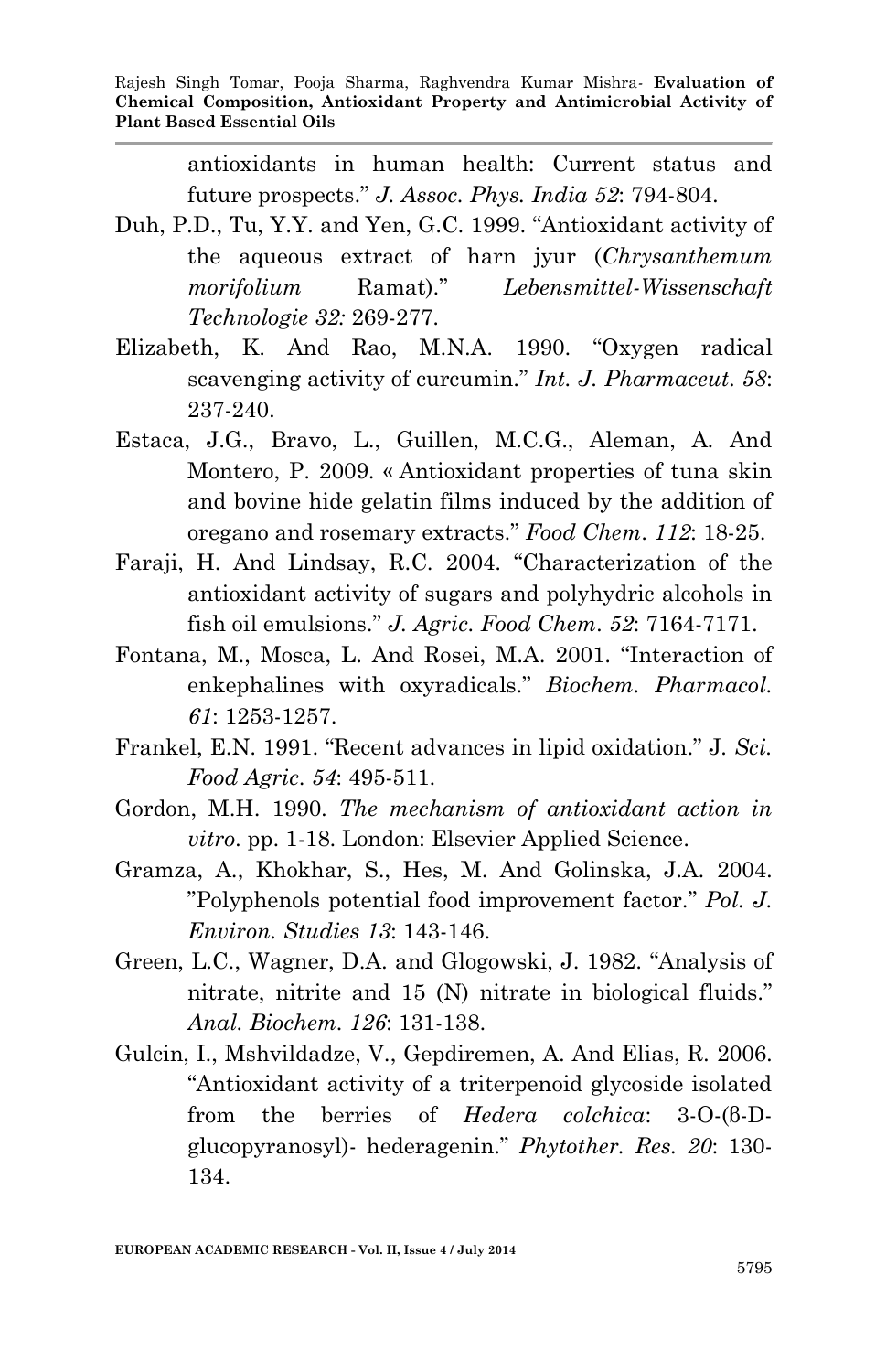- Halliwell, B. And Gutteridge, J.M.C. 2006. *Free Radicals in Biology and Medicine*. 617-783. Oxford: Oxford University Press.
- Hernandez, E.H., Alquicira, E.P., Flores, M.E.J. and Legarreta, I.G. 2009. "Antioxidant effect rosemary (*Rosmarinus officinalis* L.) and oregano (*Origanum vulgare* L.) extracts on TBARS and colour of model raw pork batters." *Meat Sci. 81*: 410-417.
- Hocman, G. 1988. "Chemoprevention of cancer: Phenolic antioxidants (BHT, BHA)." *Int. J. Biochem*. *20*: 639-651.
- Houghton, P.J., Zarka, R., Heras, B.D. And Hoult, J.R.S. 1995. "Fixed oil of *Nigella sativa* and derived thymoquinone inhibit eicosanoid generation in leukocytes and membrane lipid peroxidation." *Planta Med. 61*: 33-36.
- Hsu, F.L., Li, W.H., Yu, C.W., Hsieh, Y.C., Yang, Y.F., Liu, J.T., Shih, J., Chu, Y.J., Yen, P.L., Chang, S.T. And Liao, V.H.C. 2012. "*In vivo* antioxidant activities of essential oils and their constituents from leaves of the Taiwanese *Cinnamomum osmophloeum*." *J. Agric. Food Chem*. *60*: 3092-3097.
- Huang, D., Ou, B. And Prior, R.L. 2005. "The chemistry behind antioxidant capacity assays." *J. Agric. Food Chem*. *53*: 1841-1856.
- Kalemba, D. And Kunicka, A. 2003. "Antibacterial and antifungal properties of essential oils." *Curr. Med. Chem. 10*: 813-829.
- Kujala, T.S., Loponen, J.M., Klika, K.D. and Pihlaja, K. 2000. "Phenolic and betacyanins in red beet root (*Beta vulgaris*), root distribution and effects of cold storage on the content of total phenolics and three individual compounds." *J. Agric. Food Chem*. *48*: 5338-5342.
- Lazarevi, J.S., Dordevic, A.S., Zlatkovic, B.K., Radulovic, N.S. and Palic, R.M. 2011. "Chemical composition and antioxidant and antimicrobial activities of essential oil of *Allium sphaerocephalon* L. subsp. sphaerocephalon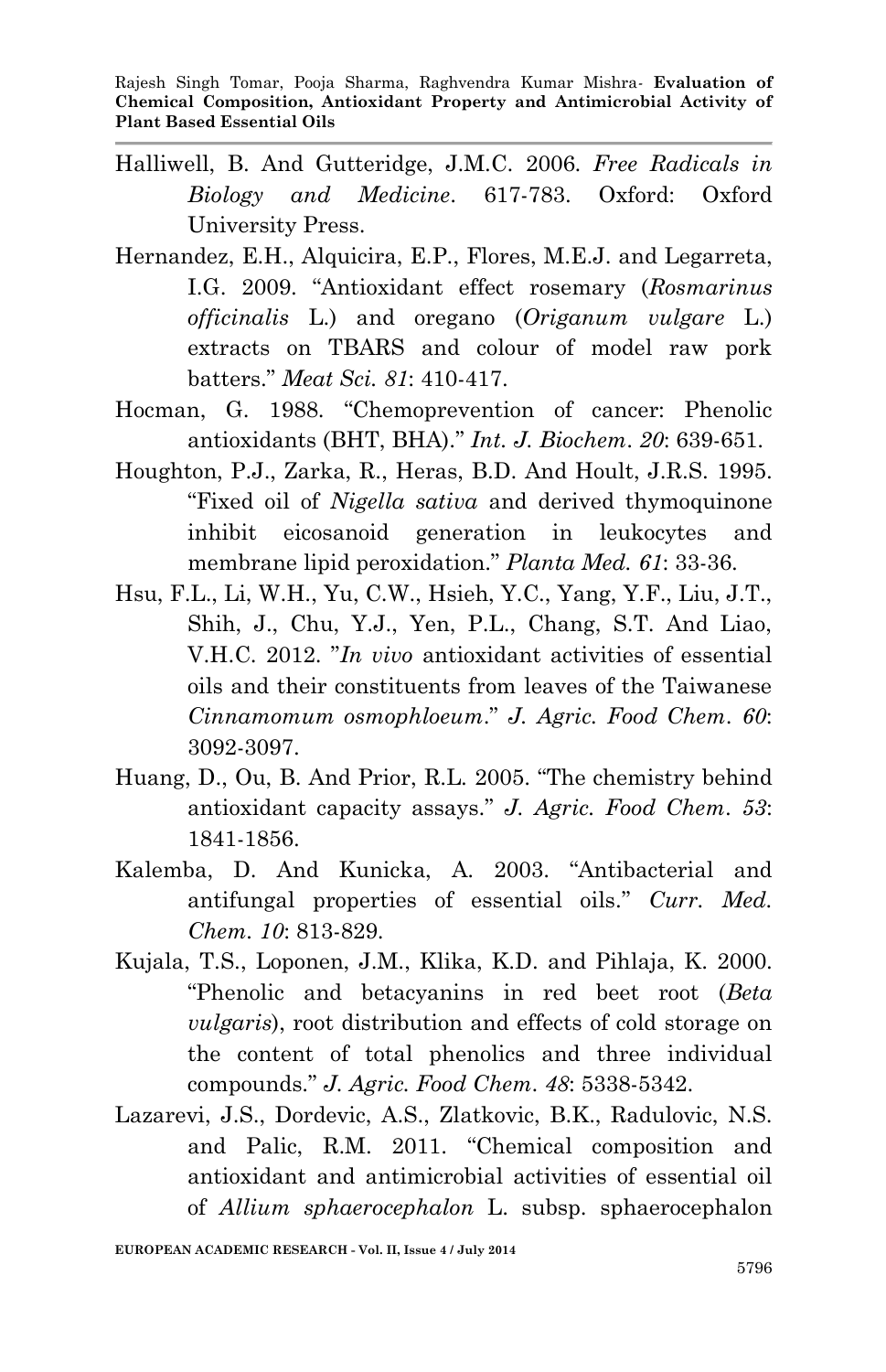(Liliaceae) inflorescences." *J. Sci. Food Agric*. *91*: 322- 329.

- Lee, J., Koo, N. And Min, D.B. 2004. "Reactive oxygen species, aging, and antioxidant nutraceuticals." *Comp. Rev. Food Sci. Food Safety 3*, 21-33.
- Lee, H.M., Khan, Z., Kim, S.G., Baek, N.I. And Kim, Y.H. 2011. "Evaluation of the biocontrol potential of some medicinal plant materials alone and in combination with *Trichoderma harzianum* against *Rhizoctonia solani* AG 2-1." *Plant Pathol. J. 27*: 68-77.
- Lee, Y.H., Choi, C.W., Kim, S.H., Yun, J.G., Chang, S.W., Kim, Y.S. And Hong, J.K. 2012. "Chemical pesticide and plant essential oils for disease control of tomato bacterial wilt." *Plant Pathol. J. 28*: 32-39.
- Liu, H., Qiu, N., Ding, H. And Yao, R. 2008. "Polyphenols contents and antioxidant capacity of 68 Chinese herbals suitable for medical or food uses." *Food Res. Int. 41*: 363- 370.
- Maxwell, S.R. 1995. "Prospects for the use of antioxidant therapies." *Drugs 49*: 345-361.
- Miura, T., Muraoka, S. And Ogiso, T. 1998. "Antioxidant activity of adrenergic agents derived from catechol." *Biochem. Pharmacol. 55*: 2001-2006.
- Nakayama, T., Yamada, M., Osawa, T. And Kawakishi, S. 1993. "Suppression of active oxygen induced cytotoxicity by flavonoids." *Biochem. Pharmacol. 45*: 265-267.
- Natella, F., Nardini, M., Felice, M.D. And Scaccini, C. 1999. "Benzoic and cinnamic acid derivatives as antioxidants: structure-activity relation." *J. Agric. Food Chem*. *47*: 1453-1459.
- Niki, E. 2008. "Lipid peroxidation products as oxidative stress biomarkers." *BioFactors 34*: 171-180.
- Ormancey, X., Sisalli, S. And Coutiere, P. 2001. "Formulation of essential oils in fu*nctional perfumery."* Parfums Cosmetiques Actualites *157*: 30-40.